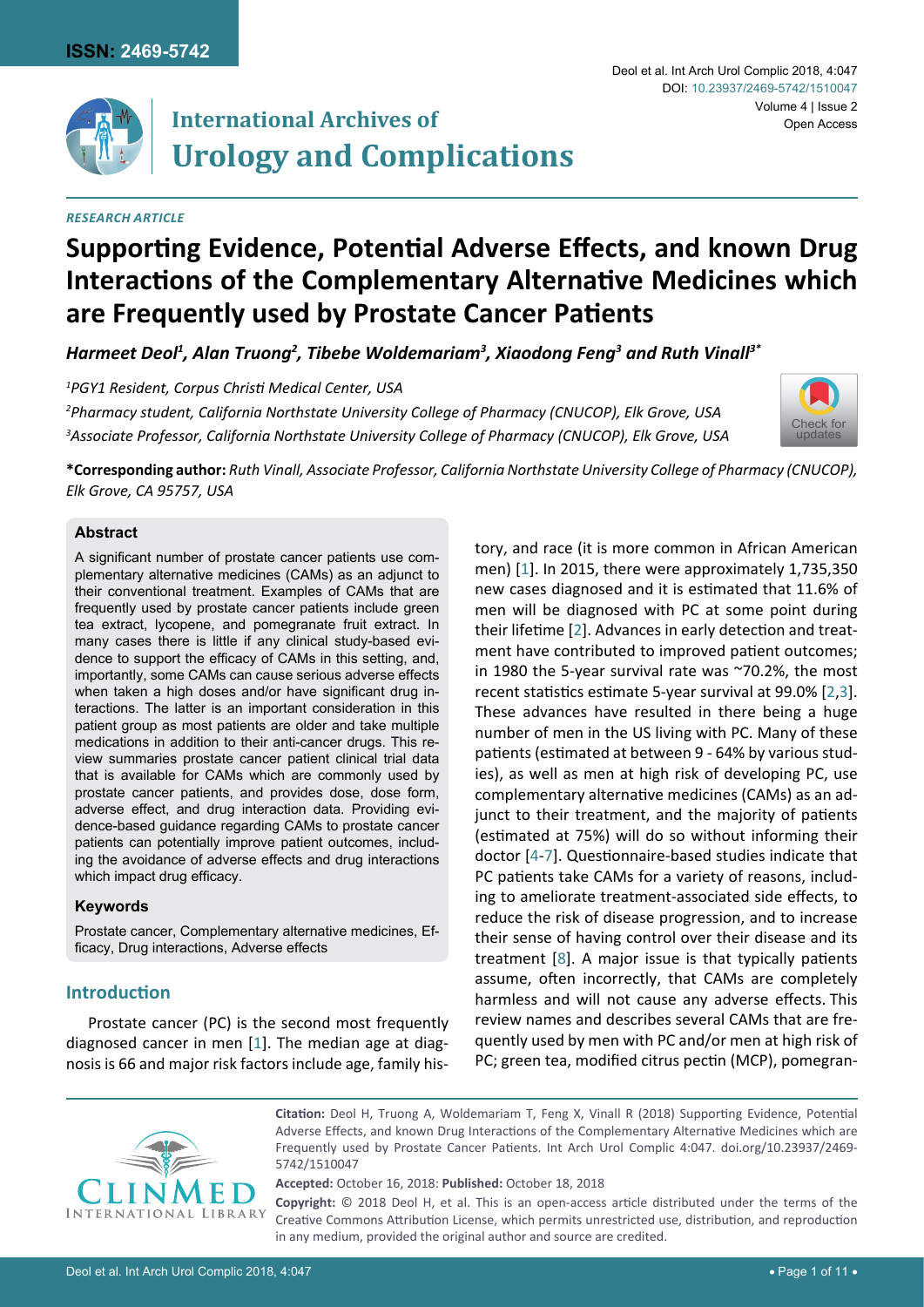ate fruit extract (PFE), lycopene, soy, vitamin D, sulphoraphane, selenium, vitamin E, and saw palmetto. Data from peer-reviewed questionnaire studies which report the frequency of CAM usage by PC patients is available for some of these; selenium (4.1-26.6%; 11 studies, total  $n = 7,109$  patients), vitamin E (5-53.3%; 8 studies, total n = 3,261), saw palmetto (1.9-24.5%; 11 studies, total  $n = 6.525$  patients), green tea (51%; 1 study,  $n =$ 451 patients), lycopene (31%; 1 study, n = 451 patients) [[5](#page-7-7),[9\]](#page-7-8). The other CAMs reviewed here are frequently discussed in online PC patient discussion boards and have been the focus of multiple clinical, epidemiological, and *in vitro* studies indicating that they are also relevant to the PC community. This review provides information regarding the clinical evidence supporting usage of these

CAMs as well as information regarding dosage forms, dosing, potential side effects and potential drug interactions. While none of the CAMs discussed have a validated drug interaction with PC standard of care therapies, PC patients often have comorbidities (e.g. hypertension (~42% of patients), diabetes (~11% of patients), and congestive heart failure (CHF)/valvular disease (~5% of patients) [[10](#page-7-6)], and an interaction with a drug used to treat these co-morbidities could thereby indirectly impact their PC treatment and outcomes. For example, green tea, PFE, soy, vitamin D, vitamin E, and lycopene all have validated drug interactions with drugs commonly used to treat hypertension ([Table 1\)](#page-1-0). A summary of the dose forms available for each CAM as well as potential side effects and potential drug interactions are provided in

<span id="page-1-0"></span>**Table 1:** Potential benefits, dose forms available, and potential side effect/drug interaction data for CAMs used by prostate cancer patients as part of their treatment regimen (note that the potential drug interaction list does not include drugs which are used to treat prostate cancer, however, many of these drugs are used to treat co-morbidities that prostate cancer patients frequently experience and may therefore meaning these CAMs may indirectly interfere with their prostate cancer treatment). A drug interaction is defined as an interaction between the CAM and the drug which may either increase treatment-associated toxicity and/or decrease drug efficacy.

| Name and proposed<br>mechanisms of action (MOA)                                                                                                                                | Dose form(s)                                                                | <b>Potential side effects</b>                                                                                                                                                | Potential drug interactions <sup>1</sup>                                                                                                                                                                                                                                                                                         |
|--------------------------------------------------------------------------------------------------------------------------------------------------------------------------------|-----------------------------------------------------------------------------|------------------------------------------------------------------------------------------------------------------------------------------------------------------------------|----------------------------------------------------------------------------------------------------------------------------------------------------------------------------------------------------------------------------------------------------------------------------------------------------------------------------------|
| Green tea and green tea<br>constituents (e.g. EGCG)<br>Proposed MOAs include;<br>anti-oxidant, inhibits PC cell<br>proliferation and metastasis,<br>promotes PC cell apoptosis | Liquid (brewed<br>tea, some energy<br>drinks), powder,<br>capsules, tablets | May cause acute liver<br>injury, nausea, insomnia,<br>and/or abdominal pain at<br>EGCG doses of 30 - 90<br>mg/kg/day mg/kg per day<br>[12, 13]                               | Bortezomib and other proteasome<br>inhibitors, dipyridamole, disulfiram,<br>ephedrine, estrogens, fluconazole,<br>fluvoxamine, hepatotoxic drugs, lithium,<br>mexiletine, midazolam, MAOIs, nadolol,<br>nicardipine, nicotine, pentobarbital,<br>phenylpropanolamine, riluzole, stimulants,<br>theophylline, verapamil, warfarin |
| Modified citrus pectin (MCP)<br>Proposed MOAs include; inhibits<br>metastasis, promotes PC cell<br>apoptosis                                                                   | Capsules, powder                                                            | May cause abdominal<br>cramping and/or diarrhea<br>at doses of $> 14$ g per day<br>$[18]$                                                                                    | Oral medications, digoxin, lovastatin,<br>tetracyclines                                                                                                                                                                                                                                                                          |
| Pomegranate fruit extract (PFE)<br>Proposed MOAs include;<br>anti-oxidant, inhibits PC cell<br>proliferation, promotes PC cell<br>apoptosis                                    | Capsules, powder                                                            | May cause diarrhea at<br>doses of $>$ 3 g per day<br>[30]                                                                                                                    | Ace inhibitors, antihypertensives,<br>carbamazepine, CYP 2D6 substrates,<br>warfarin, rosuvastatin, tolbutamide                                                                                                                                                                                                                  |
| Soy<br>Proposed MOAs include;<br>inhibits metastasis and PC cell<br>proliferation, promotes PC cell<br>apoptosis                                                               | Capsules, tablets,<br>powder                                                | No side effects observed<br>in clinical trials (1 - 16 mg/<br>kg per day) [66]                                                                                               | Antibiotics, antidiabetic, antihypertensives,<br>CYP 2C9 substrates, diuretics, estrogens,<br>levothyroxine, MAOIs, progestrones,<br>tamoxifen, warfarin                                                                                                                                                                         |
| Selenium<br>Proposed MOAs include;<br>Anti-oxidant, improves immune<br>system function, inhibits PC cell<br>proliferation, promotes PC cell<br>apoptosis                       | Capsules, liquid<br>concentrate                                             | At high levels may<br>cause GI disturbances,<br>teeth decay, hair loss,<br>neurological disturbances<br>( <sup>2</sup> upper tolerable dose for<br>adults is 400 ug per day) | Anticoagulants, antiplatelets, barbiturates,<br>contraceptives, gold salts, statins,<br>immunosuppressants, niacin, warfarin                                                                                                                                                                                                     |
| Saw palmetto<br>Proposed MOAs include; inhibits<br>PC cell proliferation                                                                                                       | Capsules and<br>softgels                                                    | Minimal to no toxicity has<br>been reported at doses as contraceptives, estrogens<br>high as 960 mg per day<br>[79]                                                          | Anticoagulants, antiplatelets,                                                                                                                                                                                                                                                                                                   |
| Vitamin D<br>Proposed MOAs include; improves<br>immune function, decreases<br>inflammation, inhibits PC cell<br>proliferation and metastasis                                   | Tablets, softgels                                                           | Constipation, nausea,<br>vomiting<br>( <sup>2</sup> upper tolerable dose is<br>400 ug per day)                                                                               | Aluminum, atorvastatin, calcipotriene,<br>cimetidine, CYP 3A4 substrates, digoxin,<br>diltiazem, heparin LMWH, thiazides,<br>verapamil                                                                                                                                                                                           |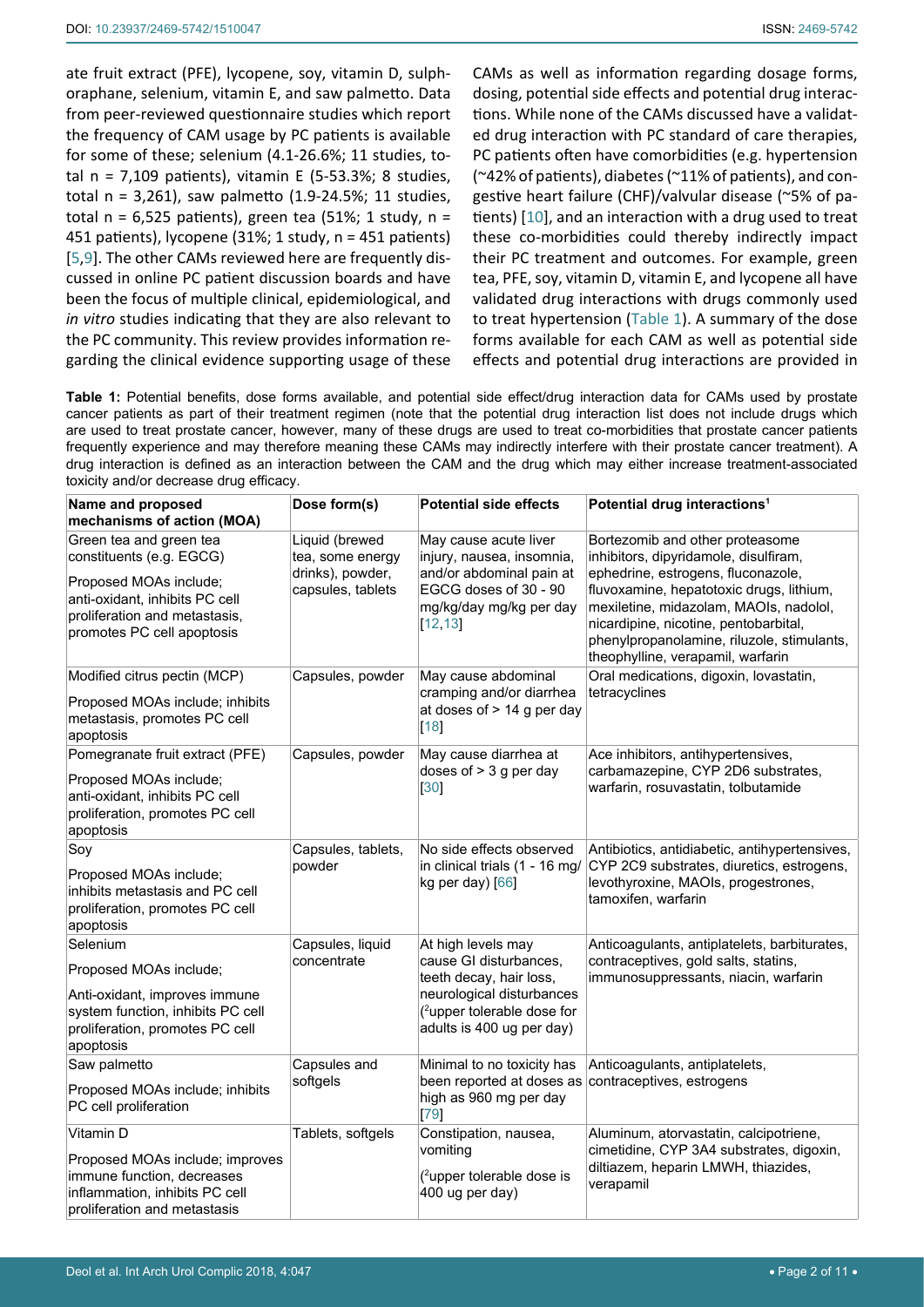| Vitamin E<br>Proposed MOA; anti-oxidant                                                               | Capsules, tablets,<br>liquid concentrate | May cause nausea and<br>upset stomach (2upper<br>tolerable dose is 1,000 mg warfarin<br>per day) | Anticoagulants, antiplatelets, cyclosporine,<br>CYP 3A4 substrates, statins, niacin,                                                                                       |
|-------------------------------------------------------------------------------------------------------|------------------------------------------|--------------------------------------------------------------------------------------------------|----------------------------------------------------------------------------------------------------------------------------------------------------------------------------|
| Lycopene<br>Proposed MOA; anti-oxidant                                                                | Capsules, tablets,<br>liquid concentrate | May cause nausea.<br>headache, diarrhea, and<br>upset stomach at $\sim$ 120<br>mg per day $[54]$ | No known drug-drug interactions                                                                                                                                            |
| Sulforaphane<br>Proposed MOA; histone<br>deacetylase (HDAC) inhibitor,<br>inhibits cell proliferation | Capsules                                 | May cause bloating at 60<br>mg per day [94]                                                      | Clozapine, cyclobenzaprine, fluvoxamine,<br>haloperidol, imipramine, mexiletine,<br>olanzapine, pentazocine, propranolol,<br>tacrine, theophylline, zileuton, zolmitriptan |

**1** data was obtained from<https://naturalmedicines.therapeuticresearch.com>;

**2** https://ods.od.nih.gov/factsheets.

<span id="page-2-0"></span>**Table 2:** Summary of prostate cancer-related clinical trial data (primary and secondary prevention studies) that is available for frequently used complementary alternative medicines (CAMs).

| <b>CAM</b>                             | Number of clinical studies, level of evidence, number of patients enrolled (n),<br>and primary clinical outcome measure that was assessed | <b>Outcome</b>        |
|----------------------------------------|-------------------------------------------------------------------------------------------------------------------------------------------|-----------------------|
| Green tea                              | Two clinical studies;                                                                                                                     | None of these studies |
|                                        | Clinical study 1: level 1 evidence, $n = 97$ , primary outcome measure was<br>progression of HGPIN to PC [16].                            | showed efficacy       |
|                                        | Clinical study 2: level 3 evidence, n = 42, primary outcome measure was 50%<br>reduction in baseline PSA level [17].                      |                       |
| <b>Modified citrus</b><br>pectin (MCP) | Two clinical studies;                                                                                                                     | Only study 1 showed   |
|                                        | Clinical study 1: level 3 evidence, n = 13, primary outcome measure was increase in<br>PSADT [18].                                        | efficacy              |
|                                        | Clinical study 2: level 3 evidence, $n = 49$ , outcome was tumor response per RESIST<br>criteria [24].                                    |                       |
| Pomegranate fruit                      | Four clinical studies;                                                                                                                    | Only studies 1 and 2  |
| extract (PFE)                          | Clinical study 1: level 3 evidence, $n = 46$ , outcome measure was reduction in PSA<br>levels [27].                                       | showed efficacy       |
|                                        | Clinical study 2: level 3 evidence, $n = 104$ , outcome measure was increase in<br><b>PSADT</b> [30].                                     |                       |
|                                        | Clinical study 3: level 1 evidence, $n = 70$ , outcome measure was a reduction in<br>oxidative stress markers in patient tumors [31].     |                       |
|                                        | Clinical study 4: level 1 evidence, $n = 102$ , outcome measure was increase in<br><b>PSADT</b> [32].                                     |                       |
| Selenium                               | Four clinical studies:                                                                                                                    | None of these studies |
|                                        | Clinical study 1: level 1 evidence, n = 35,533, outcome measure was PC incidence<br>$[39]$                                                | showed efficacy       |
|                                        | Clinical study 2: level 1 evidence, n = 423, outcome measure was PC incidence<br>$[38]$                                                   |                       |
|                                        | Clinical study 3: level 1 evidence, n = 699, outcome measure was PC incidence<br>$[38]$ .                                                 |                       |
|                                        | Clinical study 4: level 1 evidence, n = 1,561, outcome measure was PC incidence<br>[38].                                                  |                       |
| Vitamin E                              | Two clinical studies:                                                                                                                     | None of these studies |
|                                        | Clinical study 1: level 1 evidence, n = 35,533, outcome measure was PC incidence<br> 39                                                   | showed efficacy       |
|                                        | Clinical study 2: level 1 evidence, $n = 14,641$ , outcome measure was PC incidence<br>[45]                                               |                       |
| Lycopene                               | Three clinical studies:                                                                                                                   | Only study 3 showed   |
|                                        | Clinical study 1: level 1ii evidence, n = 41, outcome measure was decrease in PSA<br>levels [52].                                         | efficacy              |
|                                        | Clinical study 2: level 1ii evidence, n = 36, outcome measure was decrease in PSA<br>levels [53].                                         |                       |
|                                        | Clinical study 3: level 1ii evidence, n = 71, outcome measure was decrease in PSA<br>levels [54].                                         |                       |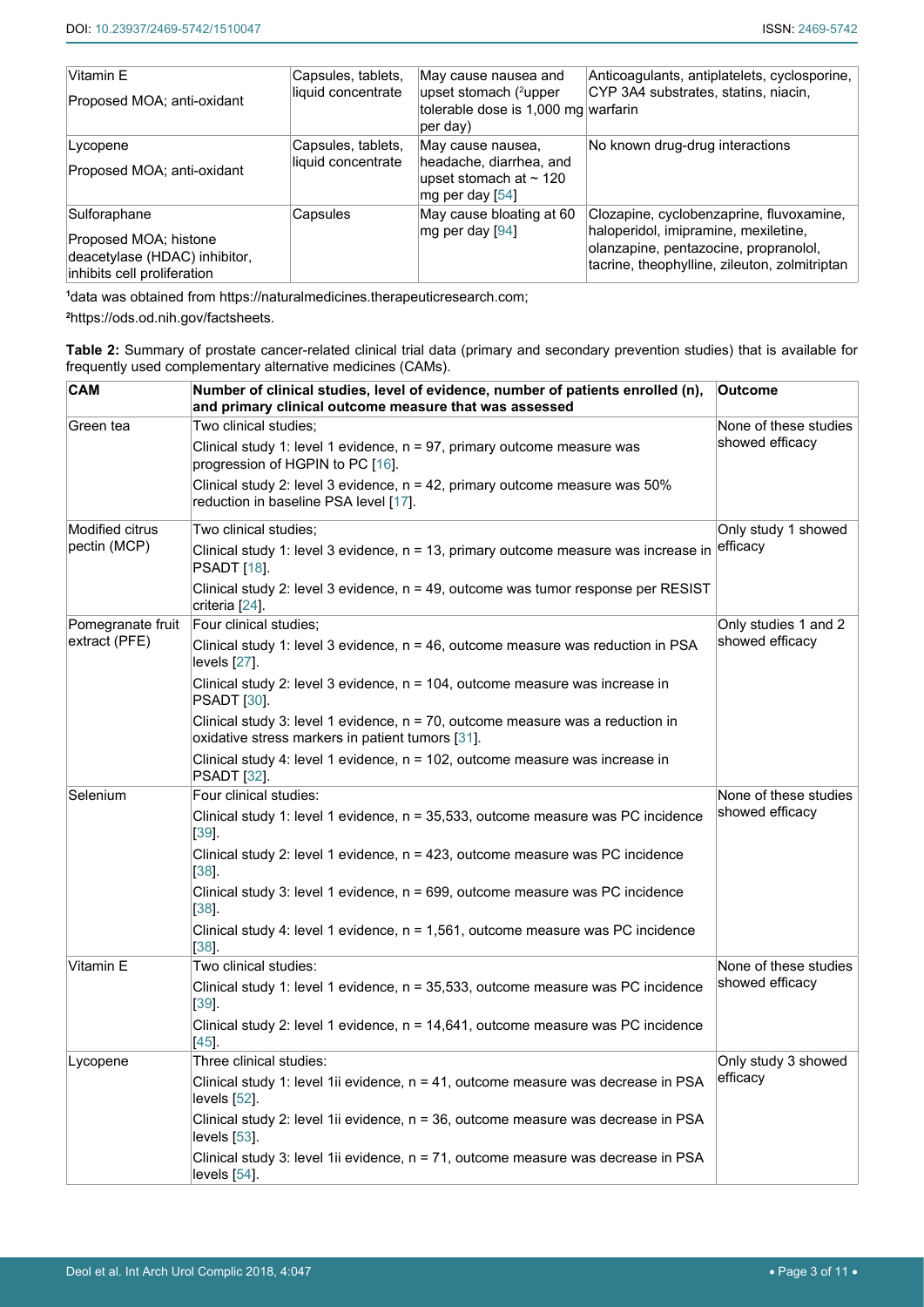| Soy                     | Eight clinical studies;                                                                                                | Only studies 4, 6, and                 |  |  |
|-------------------------|------------------------------------------------------------------------------------------------------------------------|----------------------------------------|--|--|
|                         | Clinical study 1: level 1 evidence, $n = 66$ , outcome measure was decrease in PSA<br>$level [67]$ .                   | 7 showed efficacy.<br>Meta-analysis of |  |  |
|                         | Clinical study 2: level 1 evidence, n = 53, outcome measure was decrease in sex<br>hormone-binding globulin [68].      | all 8 studies was<br>inconclusive      |  |  |
|                         | Clinical study 3: level 1 evidence, $n = 45$ , outcome measure was decrease in sex<br>hormone-binding globulin [69].   |                                        |  |  |
|                         | Clinical study 4: level 1 evidence, $n = 47$ , outcome measure was decrease in PSA<br>$levels$ $[70]$ .                |                                        |  |  |
|                         | Clinical study 5: level 1 evidence, n = 158, outcome measure was decrease in PSA<br>levels $[71]$ .                    |                                        |  |  |
|                         | Clinical study 6: level 1 evidence, n = 29, outcome measure was decrease in PSA<br>levels [72].                        |                                        |  |  |
|                         | Clinical study 7: level 1 evidence, $n = 66$ , outcome measure was decrease in<br>circulating androgen levels [73].    |                                        |  |  |
|                         | Clinical study 8: level 1 evidence, n = 76, outcome measure was decrease in PSA<br>levels [74].                        |                                        |  |  |
| Saw palmetto<br>extract | One clinical study: level 1 evidence, n = 369, outcome measures were AUA<br>symptom score and PSA levels [77].         | Did not show efficacy                  |  |  |
| Vitamin D               | Three clinical studies;                                                                                                | Studies 1 and 3                        |  |  |
|                         | Clinical study 1: level 3 evidence, n = 21, outcome measure was decrease in PSA<br>levels [85].                        | showed efficacy                        |  |  |
|                         | Clinical study 2: level 3 evidence, n = 18, outcome measure was decrease in PSA<br>levels [86].                        |                                        |  |  |
|                         | Clinical study 3: level 1 evidence, $n = 52$ , outcome measures were decrease in PSA<br>levels and Gleason score [85]. |                                        |  |  |
| Sulforaphane            | Two clinical studies;                                                                                                  | Study 1 showed                         |  |  |
|                         | Clinical study 1: level 3 evidence, $n = 20$ , outcome measure was PSADT [93].                                         | efficacy                               |  |  |
|                         | Clinical study 2: level 1 evidence, n = 78, outcome measure was decreased PSA<br>level [94].                           |                                        |  |  |

HGPIN: High Grade Prostatic Intraepithelial Neoplasia; PC: Prostate Cancer; PSADT: PSA Doubling Time.

[Table 1](#page-1-0), data from both primary and secondary prevention clinical studies is summarized in [Table 2.](#page-2-0)

# **Green Tea (Camellia sinensis, synonyms Camellia thea, Camellia theifera, Thea bohea, Thea sinensis, Thea viridis. Family: Theaceae)**

Green tea contains several flavonoid polyphenols, the most important of which is thought to be epigallocatechin-3-gallate (EGCG), as well as caffeine. The content of each of these can vary widely between products. Typically, an 8 fl. oz cup of brewed green tea contains 200 - 300 mg flavonoids, 300 - 400 mg polyphenols (8 - 12% of which is EGCG), and 25 mg caffeine. There have been multiple reports of EGCG-related toxicity. The usual range of EGCG-related toxicity is 30 - 90 mg/kg daily in humans, and multiple studies have reported hepatotoxicity in patients consuming EGCG-containing products [[11](#page-7-16)[,12](#page-7-9)]. It is noteworthy that the authors state that some of these cases may have resulted from drug interactions (please refer to [Table 1](#page-1-0) for a list of drugs that are commonly taken by PC patients to treat comorbidities and which have drug interactions with green tea and/or other CAMs). Flavonoids and polyphenols have anti-oxidant properties which may help reduce cancer risk by neutralizing free radical-induced damage. Multiple cell line, animal model, and epidemiological studies have shown a link between free radical activity/levels and incidence and progression of PC [\[13](#page-7-10),[14](#page-7-14)], and indicate constituents of green tea can inhibit cell proliferation and metastasis, promote apoptosis and inhibit 5-alpha reductase activity (the enzyme that catalyzes conversion of testosterone to dihydrotestosterone (DHT)).

## **Epidemiological and clinical data**

While several epidemiological studies have shown a link between green tea consumption and reduced incidence of PC, others have shown no benefit. A meta-analysis of studies in which participants consumed > 3 cups of green tea per day showed no benefit in terms of PC risk reduction [[15](#page-7-15)]. There have 2 clinical trials. The first study, a randomized, placebo-controlled, double-blind trial of EGCG (400 mg/day) of men at high risk of developing PC (97 patients, total, level 1 evidence), showed no difference in the number of PC cases between the treatment and placebo group after 1 year [\[16](#page-7-12)] and there was no difference in adverse event rate between the 2 groups. In a phase two clinical trial of 42 patients with advanced PC (non-controlled, level 3 evidence), green tea failed to show antineoplastic activity [\[17\]](#page-7-13); only 1 patient experienced a 50% decrease in PSA (note the median time on study was only 1 month). Sixty-nine percent of patients who participated in this study experienced a grade 1 or 2 toxicity that manifested as nausea, emesis, insomnia, fatigue, diarrhea, abdominal pain, or confusion, and this is likely due to the high dosage of green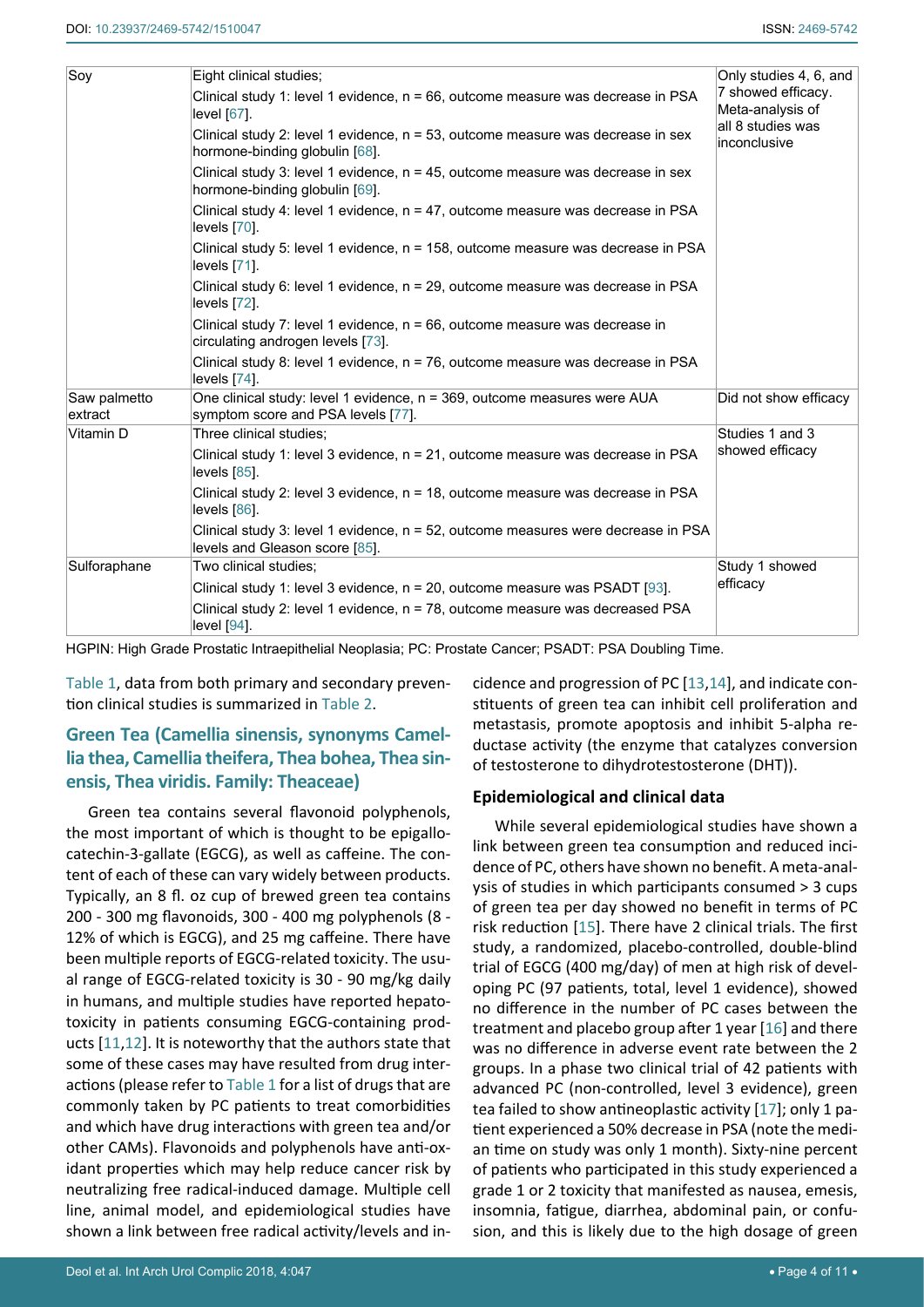tea that participants received; 6 grams of green tea per day orally in 6 divided doses.

#### **Modified Citrus Pectin (MCP) (Pectin)**

Citrus pectin is a naturally occurring indigestible complex polysaccharide that is found in the peel and pulp of citrus fruits [[18](#page-7-11)]. Exposure of citrus pectin to high pH and high temperature produces modified citrus pectin (MCP) and, unlike regular citrus pectin, this is readily absorbed into the gastrointestinal tract [[11](#page-7-16)]. Several cell line and animal studies have demonstrated MCP can delay or prevent PC cell movement and metastasis via antagonizing beta-galactoside binding protein galectin-3 (Gal-3), a molecule that is present on endothelial cells which line blood vessels [\[19](#page-7-17)-[23](#page-8-13)]. These studies indicate MCP prevents cancer cells from adhering to blood vessel walls and metastasizing. Cell line studies have shown MCP can also promote apoptosis of PC cells by causing activation of caspase 3 [\[23](#page-8-13)]. *Epidemiological and clinical data:* Two non-controlled phase II clinical studies have been performed in PC patients, and one of these showed efficacy (note that both studies enrolled a limited number of patients and had a relatively short follow-up period, level 3 evidence). Grade 1 and 2 toxicities were observed in both studies. Guess, et al. conducted a phase II pilot study to evaluate MCP use in PC patients who had failed local curative therapy (total of 13 patients) [[18](#page-7-11)]. Patients were asked to take six 800 mg capsules 3 times per day (total of 14.4 g of MCP per day) for a 12-month period. Three patients withdrew early due to side effects, noted mostly as either abdominal cramps and/or diarrhea. Seven out of the 10 patients remaining patients had a statistically significant decrease in PSA doubling time (PSADT, the primary endpoint of the study). There was no long-term follow-up of these patients to determine whether or not they developed metastases. A pilot study which included 10 PC patients (and an additional 39 patients with other solid tumor types) found that one PC patient experienced a 50% decrease in PSA levels 16 weeks after initiating treatment [[24](#page-8-1)]. Patients were treated with 5 g MCP 3 times per day (15 g per day, total) over a 24-week period. No differences in PSA levels were observed in the other 9 PC patients over the 24-week period. Out of the 49 patients enrolled in this study, 11 patients experience grade 1 or 2 adverse events which manifested as dyspepsia, pruritus, nausea, constipation, and weight loss. One patient experienced a grade 3 adverse event; pruritus.

# **Pomegranate Fruit Extract (PFE) (Punica granatum. Family: Lythraceae or Punicaceae)**

Pomegranate fruit and pomegranate fruit extract (PFE) are rich in flavonoids and polyphenols as well as important minerals such as potassium and magnesium. The part of the pomegranate fruit that is usually consumed, the red seeds, may be eaten raw or made into juice/juice concentrate. PFE is made from the entire pomegranate including the peel. This is important because punicalagin,

a polyphenol that is thought to be the primary component responsible for the anti-oxidant and anti-inflammatory properties of pomegranate fruit, is found primarily in the pomegranate peel. It should be noted that there can be significant variation in the punicalagin content of pomegranates fruits depending on their ripeness, growing region, and storage amongst other things. A study of pomegranate fruit juice and PFE capsules determined that pomegranate fruit juice typically contains between 9 - 310 mg/L punicalagins, while fruit juice concentrates contain between 1400 - 29900 mg/L and PFE capsules contain between 38400 - 103000 mg/kg [[25](#page-8-9)]. Consumption of > 3000 mg/day of PFE has been associated with diarrhea, but otherwise no serious side effects have been reported [[25](#page-8-9)]. Cell line and animals studies have shown that PFE can reduce PC cell proliferation and induce PC cell death [\[26](#page-8-10),[27](#page-8-2)]. PFE has also been shown to reduce expression levels of androgen-synthesizing genes and NF-kappaB activity in PC cell lines [[28](#page-8-11),[29\]](#page-8-12).

#### **Epidemiological and clinical data**

A total of 4 clinical trials have been performed. The first 2 of these provided level 3 evidence demonstrating efficacy, however, 2 subsequent randomized, controlled, blinded studies (level 1 evidence) failed to show efficacy. Only a few patients experienced grade 1 or 2 toxicities in these studies. In the first study, a non-controlled phase II clinical trial in men with rising PSA after surgery or radiation therapy (level 3 evidence) in which patients were asked to consume 6 - 8 fl oz of pomegranate juice per day for a 2 year period, 16 of the 46 enrolled patients achieved a decrease in PSA levels (4 patients achieved a greater than 50% reduction) [\[27\]](#page-8-2). No serious adverse events were recorded, and the authors reported that the treatment was well tolerated. Another non-controlled phase II trial (level 3 evidence), conducted in 104 men with rising PSA levels without metastases over an 18 month period, showed that consumption of higher levels of PFE (1 versus 3 grams, daily) resulted in a significant increase in PSA doubling times regardless of the dose taken [[30\]](#page-8-0). Diarrhea was seen in 1.9% of patients taking 1 g/day and in 13.5% of patients taking 3 g/day. A subsequent double-blind, randomized clinical study (level 1 evidence) of 70 men with PC who took PFE (2 grams/day) for 4 weeks prior to radical prostatectomy, observed no difference between groups [[31](#page-8-3)]. Four of the patients in the treatment arm experienced diarrhea versus 2 in the placebo arm. Lastly, a double-blind, randomized phase IIb clinical trial of 102 PC patients (the majority of whom had castration resistant PC (68%), level 1 evidence) showed no difference in PSA kinetics between patients who consumed 500 ml/daily of pomegranate juice for 4 weeks versus those who consumed a placebo control [[32\]](#page-8-4). One patient in the treatment group reported diarrhea.

## **Selenium (Selenium, Se, Atomic number 34)**

Selenium is a naturally occurring trace mineral that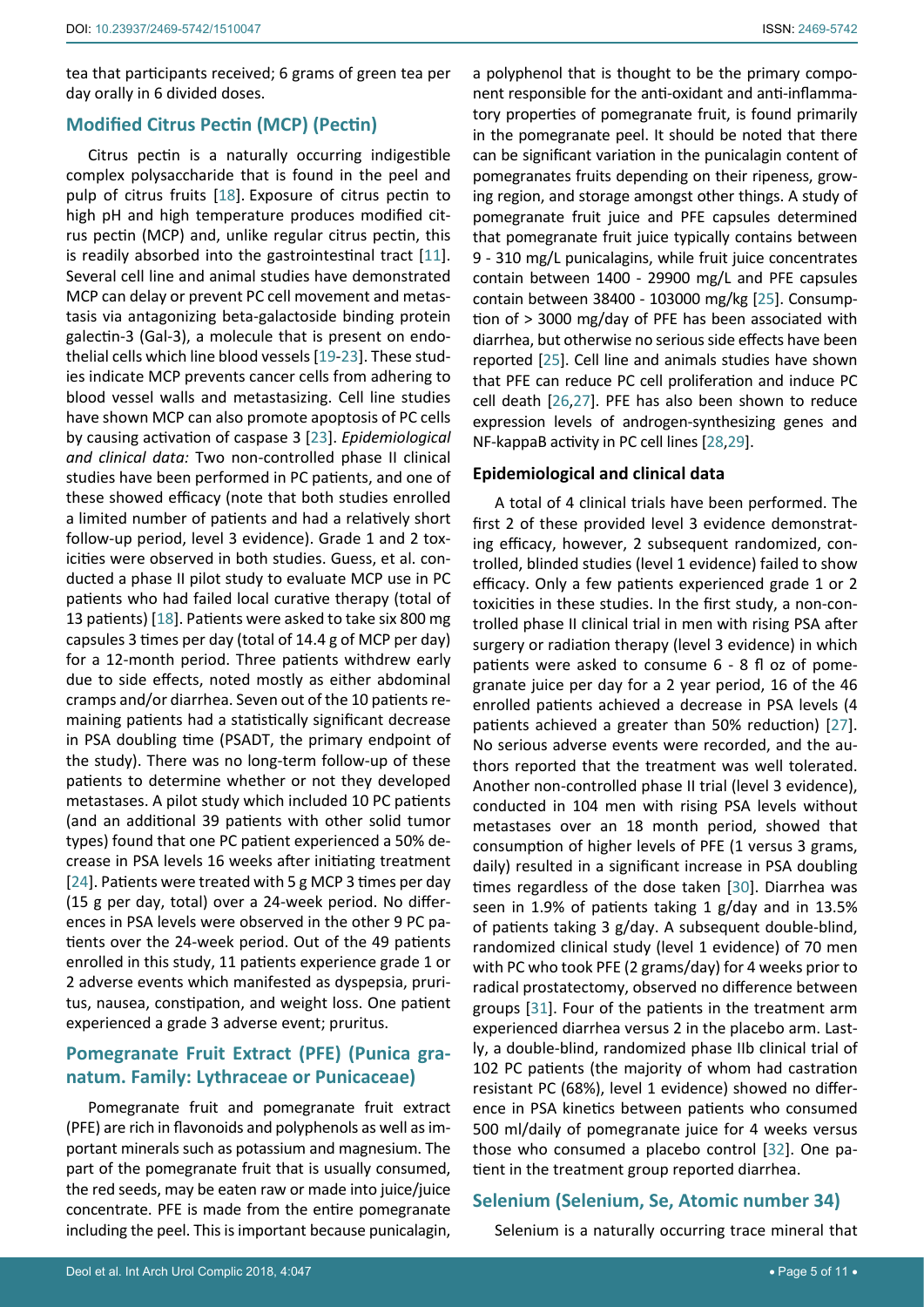is present in both organic forms and inorganic forms in many food types as well as water [\[33](#page-8-23),[34](#page-8-24)]. According the World Health Organization (WHO), typical concentration ranges of selenium in water, meats/seafood and cereal are 0.06 - 400 ug/l, 0.3 - 0.5 mg/kg, and 0.1 - 10 mg/ kg, respectively. Fruits/vegetables typically have < 0.01 mg/kg selenium. While selenium is essential for good health it is extremely toxic at higher concentrations. In animal studies the lethal dose is reported as 1.5 - 6 mg/ kg body weight, and the lowest observed adverse effect level is 0.03 mg/kg body weight/day. The US Institute of Medicine has set 400 ug/day as the tolerable upper intake level for humans. High dietary intake in humans has been reported to cause gastrointestinal disturbances, skin discoloration, teeth decay, hair loss, brittle nails, and neurological disturbances. Multiple studies have focused on the role of selenium in cancer prevention, including PC prevention. Cell line and animal studies have shown that selenium can affect DNA stability, cell proliferation, and apoptotic cell death as well as regulate oxidative stress and immune system function [\[35](#page-8-25)].

#### **Epidemiological and clinical data**

A meta-analysis comparing 17 epidemiological studies that assessed the relationship between selenium intake and PC indicates that there is an association between selenium intake and decreased PC incidence (OR = 0.76, 95% CI 0.64, 0.91) [\[36\]](#page-8-26), however, others have noted epidemiological studies of selenium should be interpreted with caution due to the difficulty of accurately estimating selenium levels in patients and/or estimating intake [\[37](#page-8-27)]. There have been a total of 5 clinical trials, including a controlled, randomized, double-blind phase III clinical trial (the Selenium and Vitamin E Cancer Prevention Trial (SELECT), level 1 evidence) and all of these trials determined that selenium did not decrease PC incidence [[38](#page-8-6)]. The SELECT trial included 35,533 men greater than 50 years of age that were not at high risk for prostate cancer. The products were tested in 4 treatment arms: placebo, Vitamin E, selenium, and combination treatment. The trial was planned to last 11 years but was ended at 7 years since there was no observed benefit from any of the treatments [[39\]](#page-8-5). It is noteworthy that a subsequent case-cohort study (level 3 evidence) determined that selenium supplementation in men with high baseline selenium levels increased the risk of high-grade PC [\[40\]](#page-8-28).

## **Vitamin E**

Vitamin E comprises of several fat soluble anti-oxidants molecules, including tocopherol isoforms and tocotrienol, which are found in fat-containing foods (e.g. vegetable oils and nuts) [[41](#page-8-14)]. The majority of studies, including clinical studies, have focused on alpha-tocopherol (also known as APC-100) and it is the form found in most vitamin E supplements. Multiple cell line and animal studies shown that alpha-tocopherol has anti-oxidant activity which can decrease oxidative stress and inhibit inflammatory processes associated with PC incidence and progression [[41](#page-8-14),[42\]](#page-8-15). Recent studies demonstrate that other isoforms (primarily the gamma-tocopherol isoform but also alpha-tocopherol and tocopherol isoform mixtures) also have strong anti-oxidant activity and have anti-cancer activities in PC cell line and mouse models [[43](#page-8-16),[44](#page-8-17)].

## **Epidemiological and clinical data**

Level 1 evidence from two controlled, randomized, placebo-controlled clinical trials (level 1 evidence) shows that vitamin E does not affect PC incidence [\[38](#page-8-6),[45](#page-8-7)]. The Selenium and Vitamin E Cancer Prevention Trial (SE-LECT)) tested 4 treatment arms: placebo, vitamin E (400 IU/day), selenium, and combination treatment. A total of 35,533 men greater than 50 years of age that were not at high risk for prostate cancer participated in the study. The trial was planned to last 11 years but was ended at 7 years since there was no observed benefit from any of the treatment's selenium or vitamin E. The Physician's Health Study II tested 2 treatment arms: placebo and vitamin E (400 IU/day). A total of 14,641 men greater than 50 years old enrolled and were followed for 8 years. Again, no difference in PC incidence was observed between the groups. The recommended upper tolerable dose per day is 1000 mg [\[46\]](#page-8-18).

# **Lycopene (All-Trans Lycopene)**

Lycopene a carotenoid that is found in many fruits and vegetables including tomatoes. The average content in a ripe tomato is ~120 mg/kg although content can vary widely based on geographical location and species. It is noteworthy that processed tomato products such as juices and tomato paste allow for greater absorption and bioavailability of lycopene compared to raw tomatoes. Multiple cell line and animal studies have shown that lycopene is an anti-oxidant which can reduce oxidative stress in PC cells [[47](#page-8-19),[48\]](#page-8-20).

## **Epidemiological and clinical data**

The majority of epidemiological studies have shown an association between lycopene intake and decreased PC incidence or progression [[49](#page-8-21)-[51](#page-8-22)]. A total of 3 phase II clinical trials of lycopene as a single agent have been conducted. Grainger, et al. enrolled 41 PC patients, 20 of whom were treated with lycopene (> 25 mg/day) and 21 with soy protein over a 2-month period (controlled, randomized, non-blinded; level 1ii evidence) [[52](#page-8-8)]. 5 out of 20 patients in the lycopene arm experienced decreased PSA levels. Clark, et al. enrolled 36 PC patients. Six cohorts of 6 patients were treated with 15, 30, 45, 60, 90 or 120 mg/day for 1 year (controlled, randomized, non-blinded; level 1ii evidence). In this study efficacy was not shown and there was no PSA response, [\[53\]](#page-9-3). Vaishampayan, et al. enrolled 71 PC patients, 38 were treated with lycopene alone (15 mg/day) and 33 were treated with lycopene + soy isoflavones (controlled, randomized, non-blinded; level 1ii evidence) [[54](#page-9-2)]. 95% of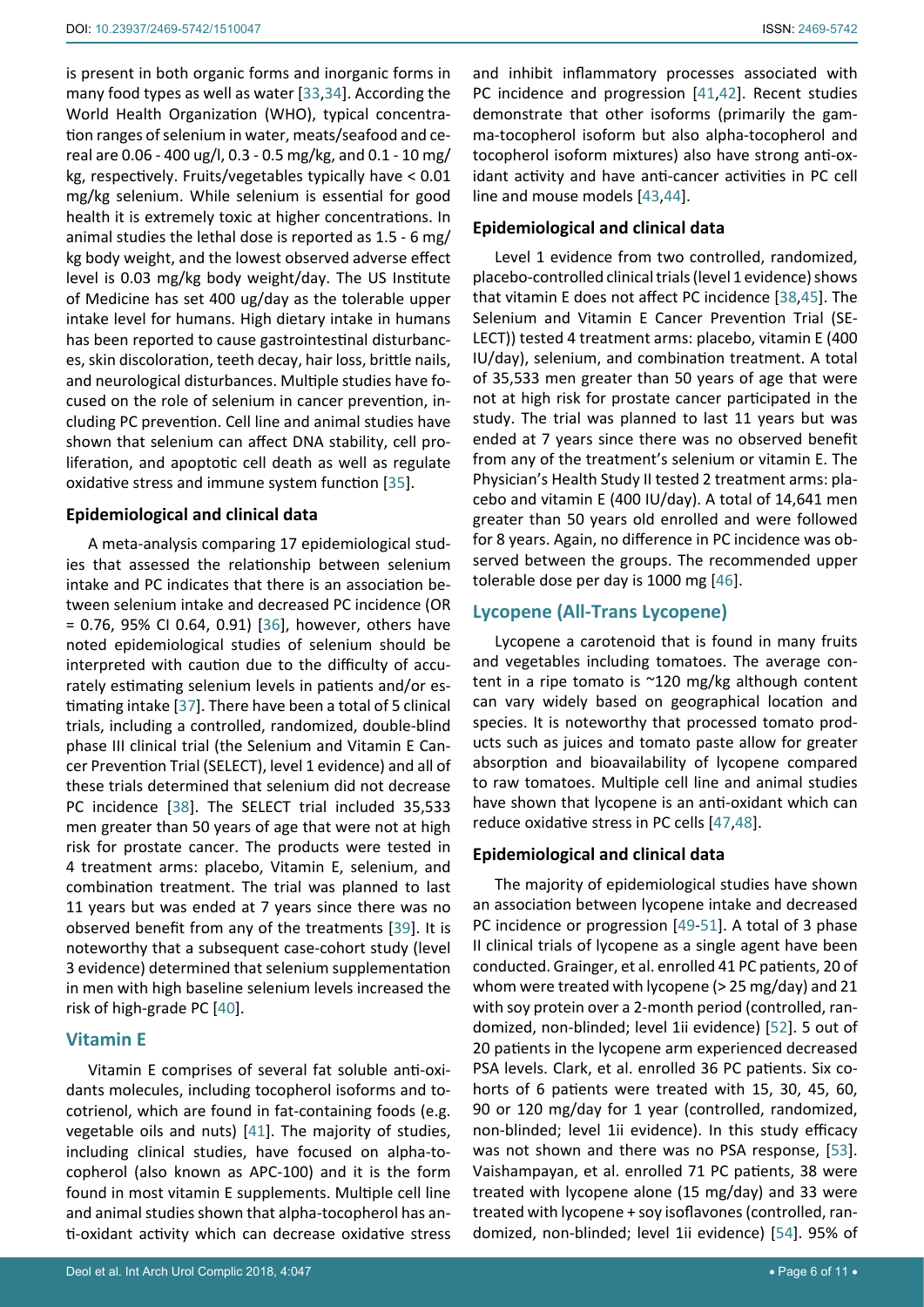the patients achieved PSA stabilization, however, partial response (50% reduction in PSA levels) and complete responses (< 4 ng/ml PSA) were not observed. The doses of lycopene administered in these clinical trials was well tolerated, a minimal number of patients experience GI upset or headache (reported as grade I toxicities).

# **Soy (Glycine max, Family: Fabaceae/Leguminosae)**

Soy products are derived from the soybean, a legume that is native to East Asia but is now grown throughout the world. Soybeans and soybean products such as tofu, soy milk and fermented soybean (e.g. natto and tempeh) are a good source of protein, dietary fiber, vitamins (including B vitamins), and isoflavones. Isoflavones are thought to be the main component responsible for soy's anticancer properties, and of these genistein is the most well studied. Multiple observational studies, and a recent meta-analysis of observational studies (level 3 evidence), have demonstrated that consumption of soy products is associated with decreased risk of prostate cancer [[55](#page-9-20)]. Cell line studies indicate that genistein can inhibit prostate cancer cell growth, cell survival, and metastasis [[56](#page-9-21)[-60\]](#page-9-22) through multiple mechanisms including decreasing androgen receptor (AR) levels/activity, inhibition of the Akt and NFkappaB pathways, and decreasing VEGF and MMP production, respectively. Animal studies have produced less consistent results with some studies showing decreased tumorigenesis and other showing no impact or even promotion of tumorigenesis [[61](#page-9-23)[-64\]](#page-9-24). In regards to the latter, it has been suggested that genistein should be taken in combination with other soy isoflavones to counteract its tumorigenic effects [[61](#page-9-23)]. It is noteworthy that soy does have weak estrogenic activity, however, the link between estrogen levels and PC remains controversial with some studies showing an association and showing no association [\[65](#page-9-25)].

## **Epidemiological and clinical data**

Multiple small clinical studies have been conducted, including 8 randomized controlled trials (RCT, level 1 evidence) in which prostate cancer patients were treated with soy or soy isoflavones [\[66](#page-9-0)]. Primary clinical endpoints included decrease in PSA levels, alterations in sex hormone binding albumin, and alterations in circulating androgen levels ([[67](#page-9-4)[-74](#page-9-11)]. Three of the 8 studies showed efficacy, however, a meta-analysis of all 8 RCT was inconclusive in regard to efficacy (level 1 evidence); significance was not achieved. It should be noted that time on study was short (e.g. 3 - 6 weeks) for many of these studies. It is noteworthy that the meta-analysis did confirm that soy and soy isoflavones have a good safety profile in the study population [[66\]](#page-9-0).

# **Saw Palmetto Extract (***Serenoa repens***, Family: Arecaceae/Palmae)**

Saw palmetto extract is obtained from berries of the saw palmetto tree (*Serenoa repens*). Saw palmetto is rich in a variety of plant sterols and several cell line studies have shown that some of these, including chalcanonol glycoside, beta-sitosterol and stigmasterol, have antiproliferative effects in prostate cancer cell lines [[75](#page-9-13),[76\]](#page-9-14). Despite this, no benefit has been observed in epidemiological or clinical studies.

## **Epidemiological and clinical data**

An epidemiological study conducted by Bonnar-Pizzorno, et al. found no association between saw palmetto use and prostate cancer risk (in 35,171 men between ages 50-76) [\[77](#page-9-12)]. In a controlled, randomized, double-blind clinical study conducted by Andriole, et al. (CAMUS trial) which recruited 369 patients, dose escalation of saw palmetto did not affect AUA symptom scores or PSA levels more than placebo itself (controlled, randomized, double-blind; level 1 evidence) [[78](#page-9-15)]. It is noteworthy that in an analysis of safety and toxicity on the CAMUS trial, Avins, et al. found no evidence of toxicity from saw palmetto use over 18 months, even at increased dosages [[79](#page-9-1)].

# **Vitamin D (25-hydroxycholecalciferol, Calcipotriene, Calcitriol, Cholecalciferol, Ergocalciferol)**

Vitamin D is a fat-soluble vitamin that is naturally produced by the body when exposed to sunlight and is essential for good health; it plays key roles in calcium absorption, maintenance of adequate calcium and phosphate levels, immune function, and reduction of inflammation. Cell line studies have demonstrated that vitamin D can inhibit PC cell proliferation and metastasis [\[80](#page-9-16)[,81](#page-9-17)]. Animal study data have been conflicting, with some data showing that vitamin D can prevent metastasis and others showing the opposite [[82](#page-9-18),[83](#page-9-19)].

## **Epidemiological and clinical data**

While multiple epidemiological studies have reported an association between vitamin D and decreased prostate cancer risk, a recent meta-analysis showed that the collective data do not support this association [[84](#page-10-4)]. A limited number of clinical intervention studies have been performed. One phase II trial with 21 prostate cancer patients on calcitriol (the active form of vitamin D3) and naproxen for progressive prostate cancer saw prolongation of PSA doubling time in 75% of the patients (non-controlled; level 3 evidence) [[85](#page-10-1)]. Another phase II trial by Chadha, et al. (18 patients with castration resistant prostate cancer) showed no impact of calcitriol on PSA levels (non-controlled; level 3 evidence) [[86](#page-10-2)]. Data from an ongoing randomized controlled trial by Hollis, et al. indicate that consumption of 4000 units/ day of vitamin D3 or placebo in patients scheduled for elective prostatectomies (37 patients) may be able to keep low-grade prostate cancers from progressing (level 1 evidence) [\[87](#page-10-5)]. This is supported by a previous study that came to a similar conclusion with 24 out of 55 sub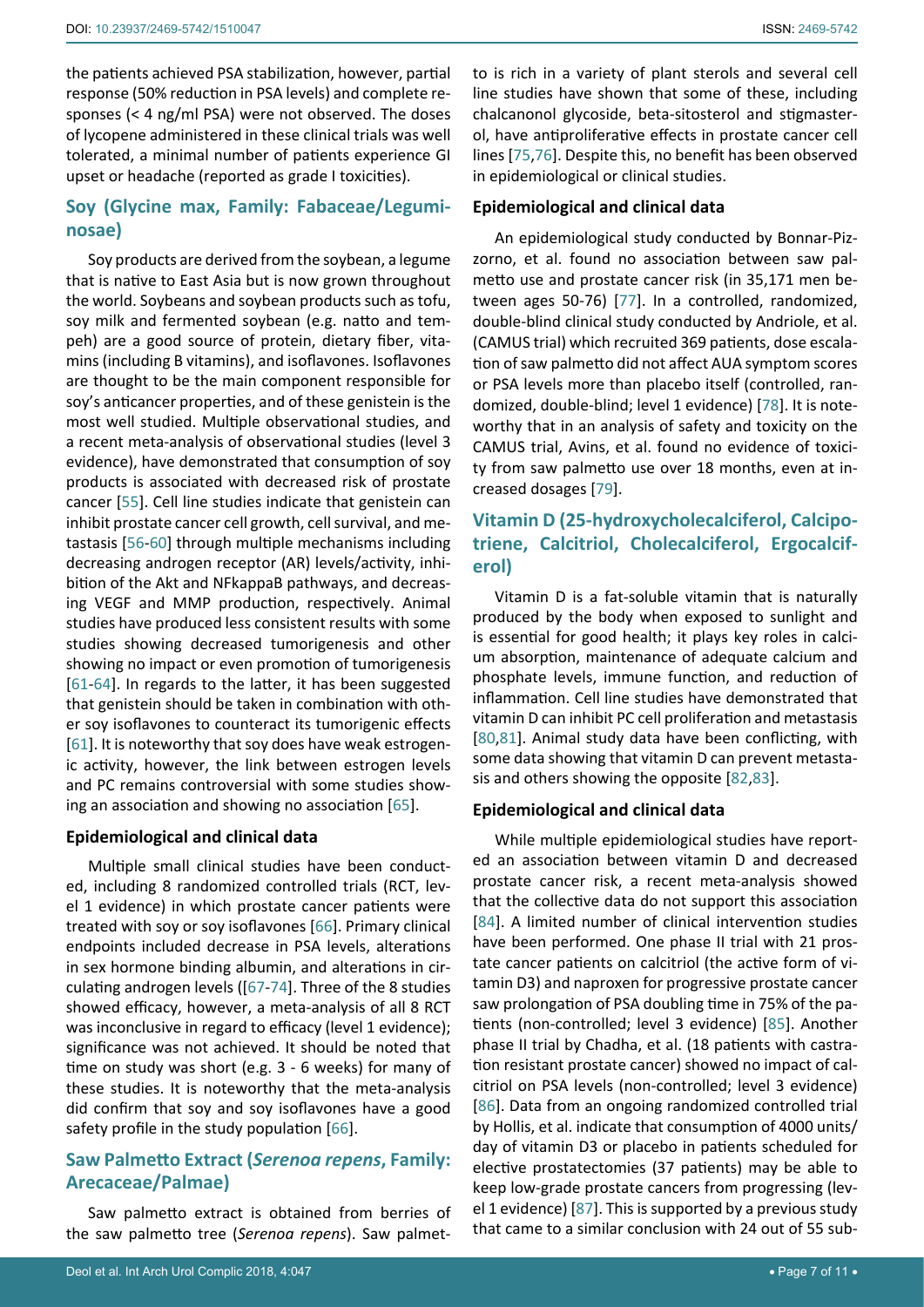jects showing an improvement with no adverse effects reported [[88](#page-10-6)]. It is noteworthy that vitamin D3 can influence metal homeostasis, and a recent study showed that consumption of high doses (2000 IU) can cause lead accumulation in PC patients [[89\]](#page-10-7).

# **Sulphoraphane (Isothiocyanate present in many cruciferous vegetables)**

Sulphoraphane is an organosulfur isothiocyanate which is found in cruciferous vegetables that belong to the gemmifera family (*Brassica oleracea*), e.g. broccoli, brussel sprouts, and cabbages. These vegetables typically contain  $\sim$ 1 uM/g of sulphoraphane [\[90](#page-10-8)]. It should be noted that cooking may decrease their sulphoraphane content [\[90\]](#page-10-8). Multiple *in vitro* studies have shown that sulforaphane can act as a histone deacetylase inhibitor (HDACi) and thereby cause decreased proliferation of PC cells [\[91](#page-10-9)]. Efficacy has also been observed in animal models [[91](#page-10-9)].

#### **Epidemiological and clinical data**

A recent meta-analysis showed that consumption of cruciferous vegetables is associated with a reduction in PC risk [\[92\]](#page-10-10). It should be noted that these epidemiological studies were not limited to cruciferous vegetables which contain sulphoraphane. There have been two prospective studies of sulphoraphane in PC patients. A phase II study of 20 PC patients demonstrated that treatment with 200 uM of sulphoraphane per day mediated a significant lengthening in PSA doubling times (non-controlled; level 3 evidence) [\[93](#page-10-3)]. A subsequent controlled, randomized, double-blind phase III study (level 1 evidence) of 78 PC patients failed to reach statistical significance; treatment with 60 mg sulphoraphane per day did not cause a statistically significant decrease in PSA levels compared to a placebo group [\[94](#page-10-0)].

## **Conclusions**

The level of evidence available to support the efficacy and effectiveness of these CAMs varies widely and conveying this information to PC patients may help guide their selection of a particular CAM. While many of the level 1 evidence studies failed to show efficacy, it should be noted that several of these had relatively short follow-up periods and so should be interpreted with caution. Importantly, some CAMs have significant toxicities if consumed at higher doses as well as drug interactions with medications that PC patients may be taking. Providing counseling to PC patients regarding CAM selection and usage could help prevent adverse events and help ensure the efficacy of anti-cancer therapies are not impacted.

## **References**

- <span id="page-7-0"></span>1. <http://seer.cancer.gov/csr/>
- <span id="page-7-1"></span>2. [Siegel RL, Miller KD, Jemal A \(2018\) Cancer statistics,](https://www.ncbi.nlm.nih.gov/pubmed/29313949)  [2018. CA Cancer J Clin 68: 7-30.](https://www.ncbi.nlm.nih.gov/pubmed/29313949)
- <span id="page-7-3"></span><span id="page-7-2"></span>4. [Barnes PM, Bloom B, Nahin R \(2008\) Complementary and](https://www.ncbi.nlm.nih.gov/pubmed/19361005)  [alternative medicine use among adults and children: United](https://www.ncbi.nlm.nih.gov/pubmed/19361005)  [States, 2007. Natl Health Stat Report 12. 1-23](https://www.ncbi.nlm.nih.gov/pubmed/19361005)
- <span id="page-7-7"></span>5. [Eng J, Ramsum D, Verhoef M, Guns E, Davison J, et al.](https://www.ncbi.nlm.nih.gov/pubmed/15035882)  [\(2003\) A population-based survey of complementary and](https://www.ncbi.nlm.nih.gov/pubmed/15035882)  [alternative medicine use in men recently diagnosed with](https://www.ncbi.nlm.nih.gov/pubmed/15035882)  [prostate cancer. Integr Cancer Ther 2: 212-216.](https://www.ncbi.nlm.nih.gov/pubmed/15035882)
- 6. [Jones HA, Metz JM, Devine P, Hahn SM, Whittington R](https://www.ncbi.nlm.nih.gov/pubmed/11834401)  [\(2002\) Rates of unconventional medical therapy use in pa](https://www.ncbi.nlm.nih.gov/pubmed/11834401)[tients with prostate cancer: Standard history versus direct](https://www.ncbi.nlm.nih.gov/pubmed/11834401)[ed questions. Urology 59: 272-276.](https://www.ncbi.nlm.nih.gov/pubmed/11834401)
- <span id="page-7-4"></span>7. [Ramsey SD, Zeliadt SB, Blough DK, Fedorenko CR, Fair](https://www.ncbi.nlm.nih.gov/pubmed/22546381)[weather ME, et al. \(2012\) Complementary and alternative](https://www.ncbi.nlm.nih.gov/pubmed/22546381)  [medicine use, patient-reported outcomes, and treatment](https://www.ncbi.nlm.nih.gov/pubmed/22546381)  [satisfaction among men with localized prostate cancer.](https://www.ncbi.nlm.nih.gov/pubmed/22546381)  [Urology 79: 1034-1041.](https://www.ncbi.nlm.nih.gov/pubmed/22546381)
- <span id="page-7-5"></span>8. [Egger S, Hughes S, Smith DP, Chambers S, Kahn C, et al.](https://www.ncbi.nlm.nih.gov/pubmed/29513724)  [\(2018\) Factors associated with the use of complementary](https://www.ncbi.nlm.nih.gov/pubmed/29513724)  [and alternative medicines for prostate cancer by long-term](https://www.ncbi.nlm.nih.gov/pubmed/29513724)  [survivors. PLoS One 13: e0193686.](https://www.ncbi.nlm.nih.gov/pubmed/29513724)
- <span id="page-7-8"></span>9. [Bishop FL, Rea A, Lewith H, Chan YK, Saville J, et al.](https://www.ncbi.nlm.nih.gov/pubmed/20956994)  [\(2011\) Complementary medicine use by men with prostate](https://www.ncbi.nlm.nih.gov/pubmed/20956994)  [cancer: a systematic review of prevalence studies. Prostate](https://www.ncbi.nlm.nih.gov/pubmed/20956994)  [Cancer Prostatic Dis 14: 1-13.](https://www.ncbi.nlm.nih.gov/pubmed/20956994)
- <span id="page-7-6"></span>10. Xiao H, Tan F, Goovaerts P, Ali A, Adunlin G, et al. (2013) Construction of a comorbidity index for prostate cancer patients linking state cancer registry with inpatient and outpatient data. J Registry Manag 40: 159-164.
- <span id="page-7-16"></span>11. [Navarro VJ, Khan I, Bjornsson E, Seeff LB, Serrano J, et](https://www.ncbi.nlm.nih.gov/pubmed/27677775)  [al. \(2017\) Liver injury from herbal and dietary supplements.](https://www.ncbi.nlm.nih.gov/pubmed/27677775)  [Hepatology 65: 363-373.](https://www.ncbi.nlm.nih.gov/pubmed/27677775)
- <span id="page-7-9"></span>12. [Mazzanti G, Menniti-Ippolito F, Moro PA, Cassetti F, Ra](https://www.ncbi.nlm.nih.gov/pubmed/19198822)[schetti R, et al. \(2009\) Hepatotoxicity from green tea: A re](https://www.ncbi.nlm.nih.gov/pubmed/19198822)[view of the literature and two unpublished cases. Eur J Clin](https://www.ncbi.nlm.nih.gov/pubmed/19198822)  [Pharmacol 65: 331-341.](https://www.ncbi.nlm.nih.gov/pubmed/19198822)
- <span id="page-7-10"></span>13. [Paschos A, Pandya R, Duivenvoorden WC, Pinthus JH \(2013\)](https://www.ncbi.nlm.nih.gov/pubmed/23670256)  [Oxidative stress in prostate cancer: Changing research con](https://www.ncbi.nlm.nih.gov/pubmed/23670256)[cepts towards a novel paradigm for prevention and therapeu](https://www.ncbi.nlm.nih.gov/pubmed/23670256)[tics. Prostate Cancer Prostatic Dis 16: 217-225.](https://www.ncbi.nlm.nih.gov/pubmed/23670256)
- <span id="page-7-14"></span>14. [Adhami VM, Ahmad N, Mukhtar H \(2003\) Molecular targets](https://www.ncbi.nlm.nih.gov/pubmed/12840218)  [for green tea in prostate cancer prevention. J Nutr 133:](https://www.ncbi.nlm.nih.gov/pubmed/12840218)  [2417S-2424S.](https://www.ncbi.nlm.nih.gov/pubmed/12840218)
- <span id="page-7-15"></span>15. [Yu F, Jin Z, Jiang H, Xiang C, Tang J, et al. \(2014\) Tea con](https://www.ncbi.nlm.nih.gov/pubmed/24636229)[sumption and the risk of five major cancers: A dose-response](https://www.ncbi.nlm.nih.gov/pubmed/24636229)  [meta-analysis of prospective studies. BMC Cancer 14: 197.](https://www.ncbi.nlm.nih.gov/pubmed/24636229)
- <span id="page-7-12"></span>16. [Kumar NB, Pow-Sang J, Egan KM, Spiess PE, Dickinson](https://www.ncbi.nlm.nih.gov/pubmed/25873370)  [S, et al. \(2015\) Randomized, placebo-controlled trial of](https://www.ncbi.nlm.nih.gov/pubmed/25873370)  [green tea catechins for prostate cancer prevention. Cancer](https://www.ncbi.nlm.nih.gov/pubmed/25873370)  [Prev Res \(Phila\) 8: 879-887.](https://www.ncbi.nlm.nih.gov/pubmed/25873370)
- <span id="page-7-13"></span>17. [Jatoi A, Ellison N, Burch PA, Sloan JA, Dakhil SR, et al.](https://www.ncbi.nlm.nih.gov/pubmed/12627508)  [\(2003\) A phase II trial of green tea in the treatment of pa](https://www.ncbi.nlm.nih.gov/pubmed/12627508)[tients with androgen independent metastatic prostate carci](https://www.ncbi.nlm.nih.gov/pubmed/12627508)[noma. Cancer 97: 1442-1446.](https://www.ncbi.nlm.nih.gov/pubmed/12627508)
- <span id="page-7-11"></span>18. [Guess BW, Scholz MC, Strum SB, Lam RY, Johnson HJ, et](https://www.ncbi.nlm.nih.gov/pubmed/14663471)  [al. \(2003\) Modified citrus pectin \(MCP\) increases the pros](https://www.ncbi.nlm.nih.gov/pubmed/14663471)[tate-specific antigen doubling time in men with prostate](https://www.ncbi.nlm.nih.gov/pubmed/14663471)  [cancer: A phase II pilot study. Prostate Cancer Prostatic](https://www.ncbi.nlm.nih.gov/pubmed/14663471)  [Dis 6: 301-304.](https://www.ncbi.nlm.nih.gov/pubmed/14663471)
- <span id="page-7-17"></span>19. [Yan J, Katz A \(2010\) PectaSol-C modified citrus pectin in](https://www.ncbi.nlm.nih.gov/pubmed/20462856)[duces apoptosis and inhibition of proliferation in human and](https://www.ncbi.nlm.nih.gov/pubmed/20462856)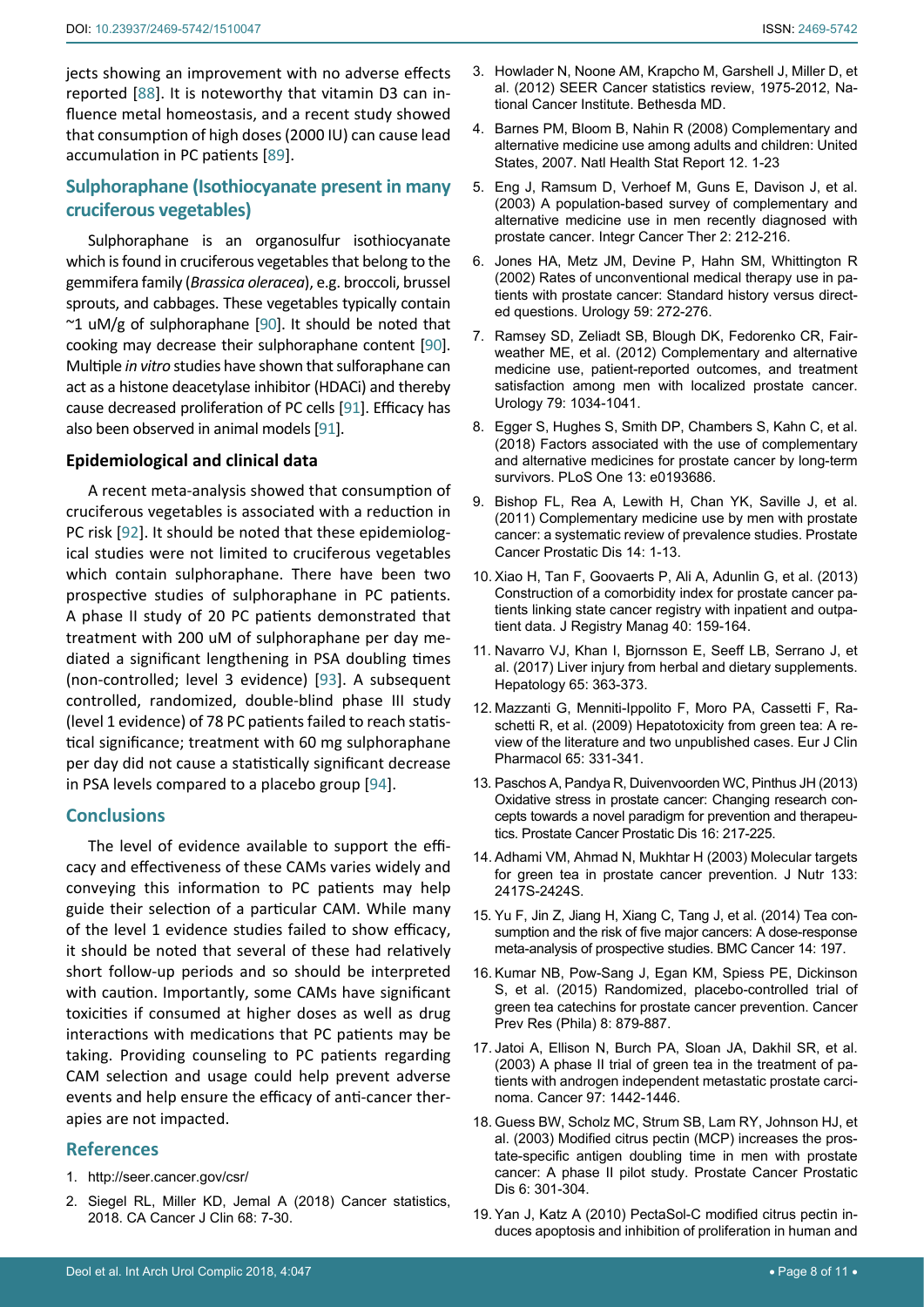[mouse androgen-dependent and- independent prostate](https://www.ncbi.nlm.nih.gov/pubmed/20462856)  [cancer cells. Integr Cancer Ther 9: 197-203.](https://www.ncbi.nlm.nih.gov/pubmed/20462856)

- 20. [Pienta KJ, Naik H, Akhtar A, Yamazaki K, Replogle TS,](https://www.ncbi.nlm.nih.gov/pubmed/7853416)  [et al. \(1995\) Inhibition of spontaneous metastasis in a rat](https://www.ncbi.nlm.nih.gov/pubmed/7853416)  [prostate cancer model by oral administration of modified](https://www.ncbi.nlm.nih.gov/pubmed/7853416)  [citrus pectin. J Natl Cancer Inst 87: 348-353.](https://www.ncbi.nlm.nih.gov/pubmed/7853416)
- 21. [Leclere L, Fransolet M, Cambier P, El Bkassiny S, Tikad](https://www.ncbi.nlm.nih.gov/pubmed/26686103)  [A, et al. \(2016\) Identification of a cytotoxic molecule in](https://www.ncbi.nlm.nih.gov/pubmed/26686103)  [heat-modified citrus pectin. Carbohydr Polym 137: 39-51.](https://www.ncbi.nlm.nih.gov/pubmed/26686103)
- 22. [Jiang J, Eliaz I, Sliva D \(2013\) Synergistic and additive effects](https://www.ncbi.nlm.nih.gov/pubmed/22532035)  [of modified citrus pectin with two polybotanical compounds,](https://www.ncbi.nlm.nih.gov/pubmed/22532035)  [in the suppression of invasive behavior of human breast and](https://www.ncbi.nlm.nih.gov/pubmed/22532035)  [prostate cancer cells. Integr Cancer Ther 12: 145-152.](https://www.ncbi.nlm.nih.gov/pubmed/22532035)
- <span id="page-8-13"></span>23. [Glinsky VV, Raz A \(2009\) Modified citrus pectin anti-met](https://www.ncbi.nlm.nih.gov/pubmed/19061992)[astatic properties: One bullet, multiple targets. Carbohydr](https://www.ncbi.nlm.nih.gov/pubmed/19061992)  [Res 344: 1788-1791.](https://www.ncbi.nlm.nih.gov/pubmed/19061992)
- <span id="page-8-1"></span>24. [Azemar M, Hildenbrand B, Haering B, Heim M, Unger C](http://journals.sagepub.com/doi/abs/10.4137/CMO.S285)  [\(2007\) Clinical benefit in patients with advanced solid tu](http://journals.sagepub.com/doi/abs/10.4137/CMO.S285)[mors treated with modified citrus pectin: A prospective pilot](http://journals.sagepub.com/doi/abs/10.4137/CMO.S285)  [study. Clinical Medicine Insights: Oncology 1: 73-80.](http://journals.sagepub.com/doi/abs/10.4137/CMO.S285)
- <span id="page-8-9"></span>25. [Vlachojannis C, Zimmermann BF, Chrubasik-Hausmann](https://www.ncbi.nlm.nih.gov/pubmed/25815026)  [S \(2015\) Efficacy and safety of pomegranate medicinal](https://www.ncbi.nlm.nih.gov/pubmed/25815026)  [products for cancer. Evid Based Complement Alternat Med](https://www.ncbi.nlm.nih.gov/pubmed/25815026)  [2015: 258598.](https://www.ncbi.nlm.nih.gov/pubmed/25815026)
- <span id="page-8-10"></span>26. [Adhami VM, Siddiqui IA, Syed DN, Lall RK, Mukhtar H](https://www.ncbi.nlm.nih.gov/pubmed/22198212)  [\(2012\) Oral infusion of pomegranate fruit extract inhibits](https://www.ncbi.nlm.nih.gov/pubmed/22198212)  [prostate carcinogenesis in the TRAMP model. Carcinogen](https://www.ncbi.nlm.nih.gov/pubmed/22198212)[esis 33: 644-651.](https://www.ncbi.nlm.nih.gov/pubmed/22198212)
- <span id="page-8-2"></span>27. [Pantuck AJ, Leppert JT, Zomorodian N, Aronson W, Hong](https://www.ncbi.nlm.nih.gov/pubmed/16818701)  [J, et al. \(2006\) Phase II study of pomegranate juice for men](https://www.ncbi.nlm.nih.gov/pubmed/16818701)  [with rising prostate-specific antigen following surgery or ra](https://www.ncbi.nlm.nih.gov/pubmed/16818701)[diation for prostate cancer. Clin Cancer Res 12: 4018-4026.](https://www.ncbi.nlm.nih.gov/pubmed/16818701)
- <span id="page-8-11"></span>28. [Rettig MB, Heber D, An J, Seeram NP, Rao JY, et al. \(2008\)](https://www.ncbi.nlm.nih.gov/pubmed/18790748)  [Pomegranate extract inhibits androgen-independent pros](https://www.ncbi.nlm.nih.gov/pubmed/18790748)[tate cancer growth through a nuclear factor-kappaB-depen](https://www.ncbi.nlm.nih.gov/pubmed/18790748)[dent mechanism. Mol Cancer Ther 7: 2662-2671.](https://www.ncbi.nlm.nih.gov/pubmed/18790748)
- <span id="page-8-12"></span>29. [Hong MY, Seeram NP, Heber D \(2008\) Pomegranate poly](https://www.ncbi.nlm.nih.gov/pubmed/18479901)[phenols down-regulate expression of androgen-synthesiz](https://www.ncbi.nlm.nih.gov/pubmed/18479901)[ing genes in human prostate cancer cells overexpressing](https://www.ncbi.nlm.nih.gov/pubmed/18479901)  [the androgen receptor. J Nutr Biochem 19: 848-855.](https://www.ncbi.nlm.nih.gov/pubmed/18479901)
- <span id="page-8-0"></span>30. [Paller CJ, Ye X, Wozniak PJ, Gillespie BK, Sieber PR, et al.](https://www.ncbi.nlm.nih.gov/pubmed/22689129)  [\(2013\) A randomized phase II study of pomegranate extract](https://www.ncbi.nlm.nih.gov/pubmed/22689129)  [for men with rising PSA following initial therapy for localized](https://www.ncbi.nlm.nih.gov/pubmed/22689129)  [prostate cancer. Prostate Cancer Prostatic Dis 16: 50-55.](https://www.ncbi.nlm.nih.gov/pubmed/22689129)
- <span id="page-8-3"></span>31. [Freedland SJ, Carducci M, Kroeger N, Partin A, Rao JY, et al.](https://www.ncbi.nlm.nih.gov/pubmed/23985577)  [\(2013\) A double-blind, randomized, neoadjuvant study of the](https://www.ncbi.nlm.nih.gov/pubmed/23985577)  [tissue effects of POMx pills in men with prostate cancer before](https://www.ncbi.nlm.nih.gov/pubmed/23985577)  [radical prostatectomy. Cancer Prev Res \(Phila\) 6: 1120-1127.](https://www.ncbi.nlm.nih.gov/pubmed/23985577)
- <span id="page-8-4"></span>32. [Stenner-Liewen F, Liewen H, Cathomas R, Renner C, Pe](https://www.ncbi.nlm.nih.gov/pubmed/24069070)[trausch U, et al. \(2013\) Daily pomegranate intake has no](https://www.ncbi.nlm.nih.gov/pubmed/24069070)  [impact on PSA levels in patients with advanced prostate](https://www.ncbi.nlm.nih.gov/pubmed/24069070)  [cancer - Results of a phase IIb randomized controlled trial.](https://www.ncbi.nlm.nih.gov/pubmed/24069070)  [J Cancer 4: 597-605.](https://www.ncbi.nlm.nih.gov/pubmed/24069070)
- <span id="page-8-23"></span>33. [Tabassum A, Bristow RG, Venkateswaran V \(2010\) Ingestion](https://www.ncbi.nlm.nih.gov/pubmed/20079573)  [of selenium and other antioxidants during prostate cancer ra](https://www.ncbi.nlm.nih.gov/pubmed/20079573)[diotherapy: A good thing? Cancer Treat Rev 36: 230-234.](https://www.ncbi.nlm.nih.gov/pubmed/20079573)
- <span id="page-8-24"></span>34. [Cai X, Wang C, Yu W, Fan W, Wang S, et al. \(2016\) Seleni](https://www.ncbi.nlm.nih.gov/pubmed/26786590)[um Exposure and Cancer Risk: An Updated Meta-analysis](https://www.ncbi.nlm.nih.gov/pubmed/26786590)  [and Meta-regression. Sci Rep 6: 19213.](https://www.ncbi.nlm.nih.gov/pubmed/26786590)
- <span id="page-8-25"></span>35. [Menter DG, Sabichi AL, Lippman SM \(2000\) Selenium ef](https://www.ncbi.nlm.nih.gov/pubmed/11097224)[fects on prostate cell growth. Cancer Epidemiol Biomarkers](https://www.ncbi.nlm.nih.gov/pubmed/11097224)  [Prev 9: 1171-1182.](https://www.ncbi.nlm.nih.gov/pubmed/11097224)
- <span id="page-8-26"></span>36. [Cui Z, Liu D, Liu C, Liu G \(2017\) Serum selenium levels and](https://www.ncbi.nlm.nih.gov/pubmed/28151881)  [prostate cancer risk: A MOOSE-compliant meta-analysis.](https://www.ncbi.nlm.nih.gov/pubmed/28151881)  [Medicine \(Baltimore\) 96: e5944.](https://www.ncbi.nlm.nih.gov/pubmed/28151881)
- <span id="page-8-27"></span>37. [Vinceti M, Dennert G, Crespi CM, Zwahlen M, Brinkman](https://www.ncbi.nlm.nih.gov/pubmed/29376219)  [M, et al. \(2014\) Selenium for preventing cancer. Cochrane](https://www.ncbi.nlm.nih.gov/pubmed/29376219)  [Database Syst Rev 1: CD005195.](https://www.ncbi.nlm.nih.gov/pubmed/29376219)
- <span id="page-8-6"></span>38. [Lu J, Zhang J, Jiang C, Deng Y, Ozten N, et al. \(2016\) Cancer](https://www.ncbi.nlm.nih.gov/pubmed/26595411)  [chemoprevention research with selenium in the post-SELECT](https://www.ncbi.nlm.nih.gov/pubmed/26595411)  [era: Promises and challenges. Nutr Cancer 68: 1-17.](https://www.ncbi.nlm.nih.gov/pubmed/26595411)
- <span id="page-8-5"></span>39. Lippman SM, Klein EA, Goodman PJ, Lucia MS, Thompson IM, et al. (2009) Effect of selenium and vitamin E on risk of prostate cancer and other cancers: The selenium and vitamin E cancer prevention trial (SELECT). JAMA 301: 39-51.
- <span id="page-8-28"></span>40. [Kristal AR, Darke AK, Morris JS, Tangen CM, Goodman](https://www.ncbi.nlm.nih.gov/pubmed/24563519)  [PJ, et al. \(2014\) Baseline selenium status and effects of se](https://www.ncbi.nlm.nih.gov/pubmed/24563519)[lenium and vitamin e supplementation on prostate cancer](https://www.ncbi.nlm.nih.gov/pubmed/24563519)  [risk. J Natl Cancer Inst 106: djt456.](https://www.ncbi.nlm.nih.gov/pubmed/24563519)
- <span id="page-8-14"></span>41. [Galli F, Azzi A, Birringer M, Cook-Mills JM, Eggersdorfer M,](https://www.ncbi.nlm.nih.gov/pubmed/27816611)  [et al. \(2017\) Vitamin E: Emerging aspects and new direc](https://www.ncbi.nlm.nih.gov/pubmed/27816611)[tions. Free Radic Biol Med 102: 16-36.](https://www.ncbi.nlm.nih.gov/pubmed/27816611)
- <span id="page-8-15"></span>42. Ramamoorthy V, Rubens M, Saxena A, Shehadeh N (2015) Selenium and vitamin E for prostate cancer--justifications for the SELECT study. Asian Pac J Cancer Prev 16: 2619-2627.
- <span id="page-8-16"></span>43. [Das Gupta S, Suh N \(2016\) Tocopherols in cancer: An up](https://www.ncbi.nlm.nih.gov/pubmed/26751721)[date. Mol Nutr Food Res 60: 1354-1363.](https://www.ncbi.nlm.nih.gov/pubmed/26751721)
- <span id="page-8-17"></span>44. [Jiang Q, Wong J, Fyrst H, Saba JD, Ames BN \(2004\) Gam](https://www.ncbi.nlm.nih.gov/pubmed/15596715)[ma-Tocopherol or combinations of vitamin E forms induce cell](https://www.ncbi.nlm.nih.gov/pubmed/15596715)  [death in human prostate cancer cells by interrupting sphingo](https://www.ncbi.nlm.nih.gov/pubmed/15596715)[lipid synthesis. Proc Natl Acad Sci U S A 101: 17825-17830.](https://www.ncbi.nlm.nih.gov/pubmed/15596715)
- <span id="page-8-7"></span>45. [Heinonen OP, Albanes D, Virtamo J, Taylor PR, Huttunen](https://www.ncbi.nlm.nih.gov/pubmed/9521168)  [JK, et al. \(1998\) Prostate cancer and supplementation with](https://www.ncbi.nlm.nih.gov/pubmed/9521168)  [alpha-tocopherol and beta-carotene: Incidence and mortal](https://www.ncbi.nlm.nih.gov/pubmed/9521168)[ity in a controlled trial. J Natl Cancer Inst 90: 440-446.](https://www.ncbi.nlm.nih.gov/pubmed/9521168)
- <span id="page-8-18"></span>46. [Bjelakovic G, Nikolova D, Gluud LL, Simonetti RG, Gluud C](https://www.ncbi.nlm.nih.gov/pubmed/17327526)  [\(2007\) Mortality in randomized trials of antioxidant supple](https://www.ncbi.nlm.nih.gov/pubmed/17327526)[ments for primary and secondary prevention: Systematic](https://www.ncbi.nlm.nih.gov/pubmed/17327526)  [review and meta-analysis. JAMA 297: 842-857.](https://www.ncbi.nlm.nih.gov/pubmed/17327526)
- <span id="page-8-19"></span>47. [Chen J, O'Donoghue A, Deng YF, Zhang B, Kent F, et al.](https://www.ncbi.nlm.nih.gov/pubmed/24851879)  [\(2014\) The effect of lycopene on the PI3K/Akt signalling](https://www.ncbi.nlm.nih.gov/pubmed/24851879)  [pathway in prostate cancer. Anticancer Agents Med Chem](https://www.ncbi.nlm.nih.gov/pubmed/24851879)  [14: 800-805.](https://www.ncbi.nlm.nih.gov/pubmed/24851879)
- <span id="page-8-20"></span>48. [Goo YA, Li Z, Pajkovic N, Shaffer S, Taylor G, et al. \(2007\)](https://www.ncbi.nlm.nih.gov/pubmed/20740054)  [Systematic investigation of lycopene effects in LNCaP cells](https://www.ncbi.nlm.nih.gov/pubmed/20740054)  [by use of novel large-scale proteomic analysis software.](https://www.ncbi.nlm.nih.gov/pubmed/20740054)  [Proteomics Clin Appl 1: 513-523.](https://www.ncbi.nlm.nih.gov/pubmed/20740054)
- <span id="page-8-21"></span>49. [Wang Y, Cui R, Xiao Y, Fang J, Xu Q \(2015\) Effect of car](https://www.ncbi.nlm.nih.gov/pubmed/26372549)[otene and lycopene on the risk of prostate cancer: A sys](https://www.ncbi.nlm.nih.gov/pubmed/26372549)[tematic review and dose-response meta-analysis of obser](https://www.ncbi.nlm.nih.gov/pubmed/26372549)[vational studies. PLoS One 10: e0137427.](https://www.ncbi.nlm.nih.gov/pubmed/26372549)
- 50. Peters U, Leitzmann MF, Chatterjee N, Wang Y, Albanes D, et al. (2007) Serum lycopene, other carotenoids, and prostate cancer risk: A nested case-control study in the prostate, lung, colorectal, and ovarian cancer screening trial. Cancer Epidemiol Biomarkers Prev 16: 962-968.
- <span id="page-8-22"></span>51. [Gann PH, Ma J, Giovannucci E, Willett W, Sacks FM, et](https://www.ncbi.nlm.nih.gov/pubmed/10096552)  [al. \(1999\) Lower prostate cancer risk in men with elevated](https://www.ncbi.nlm.nih.gov/pubmed/10096552)  [plasma lycopene levels: Results of a prospective analysis.](https://www.ncbi.nlm.nih.gov/pubmed/10096552)  [Cancer Res 59: 1225-1230.](https://www.ncbi.nlm.nih.gov/pubmed/10096552)
- <span id="page-8-8"></span>52. [Grainger EM, Schwartz SJ, Wang S, Unlu NZ, Boileau TW,](https://www.ncbi.nlm.nih.gov/pubmed/18444145)  [et al. \(2008\) A combination of tomato and soy products for](https://www.ncbi.nlm.nih.gov/pubmed/18444145)  [men with recurring prostate cancer and rising prostate spe](https://www.ncbi.nlm.nih.gov/pubmed/18444145)[cific antigen. Nutr Cancer 60: 145-154.](https://www.ncbi.nlm.nih.gov/pubmed/18444145)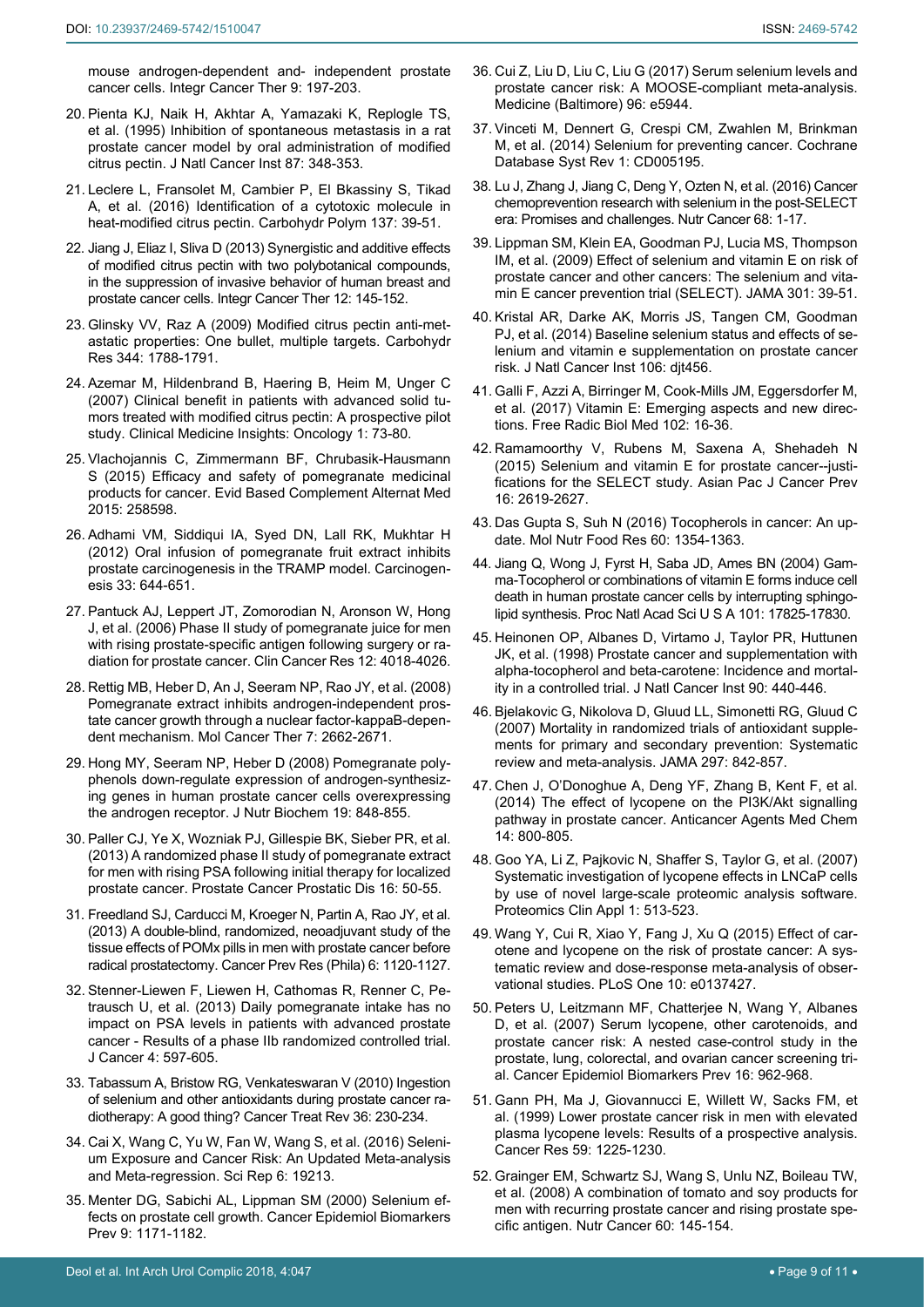- <span id="page-9-3"></span>53. [Clark PE, Hall MC, Borden LS Jr, Miller AA, Hu JJ, et al.](https://www.ncbi.nlm.nih.gov/pubmed/16765186)  [\(2006\) Phase I-II prospective dose-escalating trial of lyco](https://www.ncbi.nlm.nih.gov/pubmed/16765186)[pene in patients with biochemical relapse of prostate can](https://www.ncbi.nlm.nih.gov/pubmed/16765186)[cer after definitive local therapy. Urology 67: 1257-1261.](https://www.ncbi.nlm.nih.gov/pubmed/16765186)
- <span id="page-9-2"></span>54. [Vaishampayan U, Hussain M, Banerjee M, Seren S, Sarkar](https://www.ncbi.nlm.nih.gov/pubmed/17927495)  [FH, et al. \(2007\) Lycopene and soy isoflavones in the treat](https://www.ncbi.nlm.nih.gov/pubmed/17927495)[ment of prostate cancer. Nutr Cancer 59: 1-7.](https://www.ncbi.nlm.nih.gov/pubmed/17927495)
- <span id="page-9-20"></span>55. [Hwang YW, Kim SY, Jee SH, Kim YN, Nam CM \(2009\) Soy](https://www.ncbi.nlm.nih.gov/pubmed/19838933)  [food consumption and risk of prostate cancer: A meta-anal](https://www.ncbi.nlm.nih.gov/pubmed/19838933)[ysis of observational studies. Nutr Cancer 61: 598-606.](https://www.ncbi.nlm.nih.gov/pubmed/19838933)
- <span id="page-9-21"></span>56. [Burich RA, Holland WS, Vinall RL, Tepper C, White RW,](file:///I:/Clinmed/Articles/CMRCR/Volume%205/CMRCR%205.10/CMRCR_AI/Genistein combined polysaccharide enhances activity of docetaxel, bicalutamide and Src kinase inhibition in androgen-dependent and independent%20prostate cancer cell lines)  [et al. \(2008\) Genistein combined polysaccharide enhances](file:///I:/Clinmed/Articles/CMRCR/Volume%205/CMRCR%205.10/CMRCR_AI/Genistein combined polysaccharide enhances activity of docetaxel, bicalutamide and Src kinase inhibition in androgen-dependent and independent%20prostate cancer cell lines)  [activity of docetaxel, bicalutamide and Src kinase inhibition](file:///I:/Clinmed/Articles/CMRCR/Volume%205/CMRCR%205.10/CMRCR_AI/Genistein combined polysaccharide enhances activity of docetaxel, bicalutamide and Src kinase inhibition in androgen-dependent and independent%20prostate cancer cell lines)  [in androgen-dependent and independent prostate cancer](file:///I:/Clinmed/Articles/CMRCR/Volume%205/CMRCR%205.10/CMRCR_AI/Genistein combined polysaccharide enhances activity of docetaxel, bicalutamide and Src kinase inhibition in androgen-dependent and independent%20prostate cancer cell lines)  [cell lines. BJU Int 102: 1458-1466.](file:///I:/Clinmed/Articles/CMRCR/Volume%205/CMRCR%205.10/CMRCR_AI/Genistein combined polysaccharide enhances activity of docetaxel, bicalutamide and Src kinase inhibition in androgen-dependent and independent%20prostate cancer cell lines)
- 57. [Tepper CG, Vinall RL, Wee CB, Xue L, Shi XB, et al. \(2007\)](https://www.ncbi.nlm.nih.gov/pubmed/?term=GCP-mediated+growth+inhibition+and+apoptosis+of+prostate+cancer+cells+via+androgen+receptor-dependent+and+-independent+mechanisms)  [GCP-mediated growth inhibition and apoptosis of prostate](https://www.ncbi.nlm.nih.gov/pubmed/?term=GCP-mediated+growth+inhibition+and+apoptosis+of+prostate+cancer+cells+via+androgen+receptor-dependent+and+-independent+mechanisms)  [cancer cells via androgen receptor-dependent and -inde](https://www.ncbi.nlm.nih.gov/pubmed/?term=GCP-mediated+growth+inhibition+and+apoptosis+of+prostate+cancer+cells+via+androgen+receptor-dependent+and+-independent+mechanisms)[pendent mechanisms. Prostate 67: 521-535.](https://www.ncbi.nlm.nih.gov/pubmed/?term=GCP-mediated+growth+inhibition+and+apoptosis+of+prostate+cancer+cells+via+androgen+receptor-dependent+and+-independent+mechanisms)
- 58. [Vinall RL, Hwa K, Ghosh P, Pan CX, Lara PN, et al. \(2007\)](https://www.ncbi.nlm.nih.gov/pubmed/17947488)  [Combination treatment of prostate cancer cell lines with](https://www.ncbi.nlm.nih.gov/pubmed/17947488)  [bioactive soy isoflavones and perifosine causes increased](https://www.ncbi.nlm.nih.gov/pubmed/17947488)  [growth arrest and/or apoptosis. Clin Cancer Res 13: 6204-](https://www.ncbi.nlm.nih.gov/pubmed/17947488) [6216.](https://www.ncbi.nlm.nih.gov/pubmed/17947488)
- 59. [Huang X, Chen S, Xu L, Liu Y, Deb DK, et al. \(2005\)](https://www.ncbi.nlm.nih.gov/pubmed/15833883)  [Genistein inhibits p38 map kinase activation, matrix metal](https://www.ncbi.nlm.nih.gov/pubmed/15833883)[loproteinase type 2, and cell invasion in human prostate](https://www.ncbi.nlm.nih.gov/pubmed/15833883)  [epithelial cells. Cancer Res 65: 3470-3478.](https://www.ncbi.nlm.nih.gov/pubmed/15833883)
- <span id="page-9-22"></span>60. Ahmad A, Biersack B, Li Y, Bao B, Kong D, et al. (2013) Perspectives on the role of isoflavones in prostate cancer. AAPS J 15: 991-1000.
- <span id="page-9-23"></span>61. [Wang Y, Raffoul JJ, Che M, Doerge DR, Joiner MC, et al.](https://www.ncbi.nlm.nih.gov/pubmed/16808622)  [\(2006\) Prostate cancer treatment is enhanced by genistein](https://www.ncbi.nlm.nih.gov/pubmed/16808622)  [in vitro and in vivo in a syngeneic orthotopic tumor model.](https://www.ncbi.nlm.nih.gov/pubmed/16808622)  [Radiat Res 166: 73-80.](https://www.ncbi.nlm.nih.gov/pubmed/16808622)
- 62. [Wang J, Eltoum IE, Lamartiniere CA \(2004\) Genistein al](https://www.ncbi.nlm.nih.gov/pubmed/15149738)[ters growth factor signaling in transgenic prostate model](https://www.ncbi.nlm.nih.gov/pubmed/15149738)  [\(TRAMP\). Mol Cell Endocrinol 219: 171-180.](https://www.ncbi.nlm.nih.gov/pubmed/15149738)
- 63. [Mentor-Marcel R, Lamartiniere CA, Eltoum IA, Greenberg](https://www.ncbi.nlm.nih.gov/pubmed/15867270)  [NM, Elgavish A \(2005\) Dietary genistein improves survival](https://www.ncbi.nlm.nih.gov/pubmed/15867270)  [and reduces expression of osteopontin in the prostate of](https://www.ncbi.nlm.nih.gov/pubmed/15867270)  [transgenic mice with prostatic adenocarcinoma \(TRAMP\).](https://www.ncbi.nlm.nih.gov/pubmed/15867270)  [J Nutr 135: 989-995.](https://www.ncbi.nlm.nih.gov/pubmed/15867270)
- <span id="page-9-24"></span>64. [Naik HR, Lehr JE, Pienta KJ \(1994\) An in vitro and in vivo](https://www.ncbi.nlm.nih.gov/pubmed/7872690)  [study of antitumor effects of genistein on hormone refracto](https://www.ncbi.nlm.nih.gov/pubmed/7872690)[ry prostate cancer. Anticancer Res 14: 2617-2619.](https://www.ncbi.nlm.nih.gov/pubmed/7872690)
- <span id="page-9-25"></span>65. [Nelles JL, Hu WY, Prins GS \(2011\) Estrogen action and](https://www.ncbi.nlm.nih.gov/pmc/articles/PMC3134227/)  [prostate cancer. Expert Rev Endocrinol Metab 6: 437-451.](https://www.ncbi.nlm.nih.gov/pmc/articles/PMC3134227/)
- <span id="page-9-0"></span>66. [Van Die MD, Bone KM, Williams SG, Pirotta MV \(2014\) Soy](https://www.ncbi.nlm.nih.gov/pubmed/24053483)  [and soy isoflavones in prostate cancer: A systematic review](https://www.ncbi.nlm.nih.gov/pubmed/24053483)  [and meta-analysis of randomized controlled trials. BJU Int](https://www.ncbi.nlm.nih.gov/pubmed/24053483)  [113: 119-130.](https://www.ncbi.nlm.nih.gov/pubmed/24053483)
- <span id="page-9-4"></span>67. [DeVere White RW, Tsodikov A, Stapp EC, Soares SE, Fujii](https://www.ncbi.nlm.nih.gov/pubmed/21058191)  [H, et al. \(2010\) Effects of a high dose, aglycone-rich soy](https://www.ncbi.nlm.nih.gov/pubmed/21058191)  [extract on prostate-specific antigen and serum isoflavone](https://www.ncbi.nlm.nih.gov/pubmed/21058191)  [concentrations in men with localized prostate cancer. Nutr](https://www.ncbi.nlm.nih.gov/pubmed/21058191)  [Cancer 62: 1036-1043.](https://www.ncbi.nlm.nih.gov/pubmed/21058191)
- <span id="page-9-5"></span>68. [Kumar NB, Krischer JP, Allen K, Riccardi D, Besterman-Da](https://www.ncbi.nlm.nih.gov/pmc/articles/PMC2435485/)[han K, et al. \(2007\) A Phase II randomized, placebo-con](https://www.ncbi.nlm.nih.gov/pmc/articles/PMC2435485/)[trolled clinical trial of purified isoflavones in modulating](https://www.ncbi.nlm.nih.gov/pmc/articles/PMC2435485/)  [steroid hormones in men diagnosed with localized prostate](https://www.ncbi.nlm.nih.gov/pmc/articles/PMC2435485/)  [cancer. Nutr Cancer 59: 163-168.](https://www.ncbi.nlm.nih.gov/pmc/articles/PMC2435485/)
- <span id="page-9-6"></span>69. [Kumar NB, Kang L, Pow-Sang J, Xu P, Allen K, et al. \(2010\)](https://www.ncbi.nlm.nih.gov/pubmed/20205984)  [Results of a randomized phase I dose-finding trial of sev](https://www.ncbi.nlm.nih.gov/pubmed/20205984)[eral doses of isoflavones in men with localized prostate](https://www.ncbi.nlm.nih.gov/pubmed/20205984)  [cancer: Administration prior to radical prostatectomy. J Soc](https://www.ncbi.nlm.nih.gov/pubmed/20205984)  [Integr Oncol 8: 3-13.](https://www.ncbi.nlm.nih.gov/pubmed/20205984)
- <span id="page-9-7"></span>70. [Lazarevic B, Boezelijn G, Diep LM, Kvernrod K, Ogren O,](https://www.ncbi.nlm.nih.gov/pubmed/21714686)  [et al. \(2011\) Efficacy and safety of short-term genistein in](https://www.ncbi.nlm.nih.gov/pubmed/21714686)[tervention in patients with localized prostate cancer prior to](https://www.ncbi.nlm.nih.gov/pubmed/21714686)  [radical prostatectomy: A randomized, placebo-controlled,](https://www.ncbi.nlm.nih.gov/pubmed/21714686)  [double-blind Phase 2 clinical trial. Nutr Cancer 63: 889-898.](https://www.ncbi.nlm.nih.gov/pubmed/21714686)
- <span id="page-9-8"></span>71. [Miyanaga N, Akaza H, Hinotsu S, Fujioka T, Naito S, et](https://www.ncbi.nlm.nih.gov/pubmed/21988617)  [al. \(2012\) Prostate cancer chemoprevention study: An in](https://www.ncbi.nlm.nih.gov/pubmed/21988617)[vestigative randomized control study using purified isofla](https://www.ncbi.nlm.nih.gov/pubmed/21988617)[vones in men with rising prostate-specific antigen. Cancer](https://www.ncbi.nlm.nih.gov/pubmed/21988617)  [Sci 103: 125-130.](https://www.ncbi.nlm.nih.gov/pubmed/21988617)
- <span id="page-9-9"></span>72. [Dalais FS, Meliala A, Wattanapenpaiboon N, Frydenberg](https://www.ncbi.nlm.nih.gov/pubmed/15351581)  [M, Suter DA, et al. \(2004\) Effects of a diet rich in phytoestro](https://www.ncbi.nlm.nih.gov/pubmed/15351581)[gens on prostate-specific antigen and sex hormones in](https://www.ncbi.nlm.nih.gov/pubmed/15351581)  [men diagnosed with prostate cancer. Urology 64: 510-515.](https://www.ncbi.nlm.nih.gov/pubmed/15351581)
- <span id="page-9-10"></span>73. [Hamilton-Reeves JM, Rebello SA, Thomas W, Slaton](https://www.ncbi.nlm.nih.gov/pubmed/17585029)  [JW, Kurzer MS \(2007\) Isoflavone-rich soy protein isolate](https://www.ncbi.nlm.nih.gov/pubmed/17585029)  [suppresses androgen receptor expression without alter](https://www.ncbi.nlm.nih.gov/pubmed/17585029)[ing estrogen receptor-beta expression or serum hormonal](https://www.ncbi.nlm.nih.gov/pubmed/17585029)  [profiles in men at high risk of prostate cancer. J Nutr 137:](https://www.ncbi.nlm.nih.gov/pubmed/17585029)  [1769-1775.](https://www.ncbi.nlm.nih.gov/pubmed/17585029)
- <span id="page-9-11"></span>74. [Kumar NB, Cantor A, Allen K, Riccardi D, Besterman-Da](https://www.ncbi.nlm.nih.gov/pubmed/15042614)[han K, et al. \(2004\) The specific role of isoflavones in re](https://www.ncbi.nlm.nih.gov/pubmed/15042614)[ducing prostate cancer risk. Prostate 59: 141-147.](https://www.ncbi.nlm.nih.gov/pubmed/15042614)
- <span id="page-9-13"></span>75. [Abdel Bar FM \(2015\) New chalcanonol glycoside from the](https://www.ncbi.nlm.nih.gov/pubmed/25230777)  [seeds of saw palmetto: Antiproliferative and antioxidant ef](https://www.ncbi.nlm.nih.gov/pubmed/25230777)[fects. Nat Prod Res 29: 926-932.](https://www.ncbi.nlm.nih.gov/pubmed/25230777)
- <span id="page-9-14"></span>76. Scholtysek C, Krukiewicz AA, Alonso JL, Sharma KP, Sharma PC, et al. (2009) Characterizing components of the Saw Palmetto Berry Extract (SPBE) on prostate cancer cell growth and traction. Biochem Biophys Res Commun 379: 795-798.
- <span id="page-9-12"></span>77. [Bonnar-Pizzorno RM, Littman AJ, Kestin M, White E \(2006\)](https://www.ncbi.nlm.nih.gov/pubmed/16965237)  [Saw palmetto supplement use and prostate cancer risk.](https://www.ncbi.nlm.nih.gov/pubmed/16965237)  [Nutr Cancer 55: 21-27.](https://www.ncbi.nlm.nih.gov/pubmed/16965237)
- <span id="page-9-15"></span>78. [Andriole GL, McCullum-Hill C, Sandhu GS, Crawford ED,](https://www.ncbi.nlm.nih.gov/pubmed/23253958)  [Barry MJ, et al. \(2013\) The effect of increasing doses of](https://www.ncbi.nlm.nih.gov/pubmed/23253958)  [saw palmetto fruit extract on serum prostate specific anti](https://www.ncbi.nlm.nih.gov/pubmed/23253958)[gen: analysis of the CAMUS randomized trial. J Urol 189:](https://www.ncbi.nlm.nih.gov/pubmed/23253958)  [486-492.](https://www.ncbi.nlm.nih.gov/pubmed/23253958)
- <span id="page-9-1"></span>79. [Avins AL, Lee JY, Meyers CM, Barry MJ, Group CS \(2013\)](https://www.ncbi.nlm.nih.gov/pubmed/23063633)  [Safety and toxicity of saw palmetto in the CAMUS trial. J](https://www.ncbi.nlm.nih.gov/pubmed/23063633)  [Urol 189: 1415-1420.](https://www.ncbi.nlm.nih.gov/pubmed/23063633)
- <span id="page-9-16"></span>80. Hsu JW, Yasmin-Karim S, King MR, Wojciechowski JC, Mickelsen D, et al. (2011) Suppression of prostate cancer cell rolling and adhesion to endothelium by 1alpha,25-dihydroxyvitamin D3. Am J Pathol 178: 872-880.
- <span id="page-9-17"></span>81. [Gregory KJ, Zhao B, Bielenberg DR, Dridi S, Wu J, et al.](https://www.ncbi.nlm.nih.gov/pubmed/20976141)  [\(2010\) Vitamin D binding protein-macrophage activating](https://www.ncbi.nlm.nih.gov/pubmed/20976141)  [factor directly inhibits proliferation, migration, and uPAR](https://www.ncbi.nlm.nih.gov/pubmed/20976141)  [expression of prostate cancer cells. PLoS One 5: e13428.](https://www.ncbi.nlm.nih.gov/pubmed/20976141)
- <span id="page-9-18"></span>82. [Mordan-McCombs S, Brown T, Wang WL, Gaupel AC,](https://www.ncbi.nlm.nih.gov/pmc/articles/PMC4211603/)  [Welsh J, et al. \(2010\) Tumor progression in the LPB-Tag](https://www.ncbi.nlm.nih.gov/pmc/articles/PMC4211603/)  [transgenic model of prostate cancer is altered by vitamin D](https://www.ncbi.nlm.nih.gov/pmc/articles/PMC4211603/)  [receptor and serum testosterone status. J Steroid Biochem](https://www.ncbi.nlm.nih.gov/pmc/articles/PMC4211603/)  [Mol Biol 121: 368-371.](https://www.ncbi.nlm.nih.gov/pmc/articles/PMC4211603/)
- <span id="page-9-19"></span>83. [Zheng Y, Zhou H, Ooi LL, Snir AD, Dunstan CR, et al.](https://www.ncbi.nlm.nih.gov/pubmed/21541977)  [\(2011\) Vitamin D deficiency promotes prostate cancer](https://www.ncbi.nlm.nih.gov/pubmed/21541977)  [growth in bone. Prostate 71: 1012-1021.](https://www.ncbi.nlm.nih.gov/pubmed/21541977)